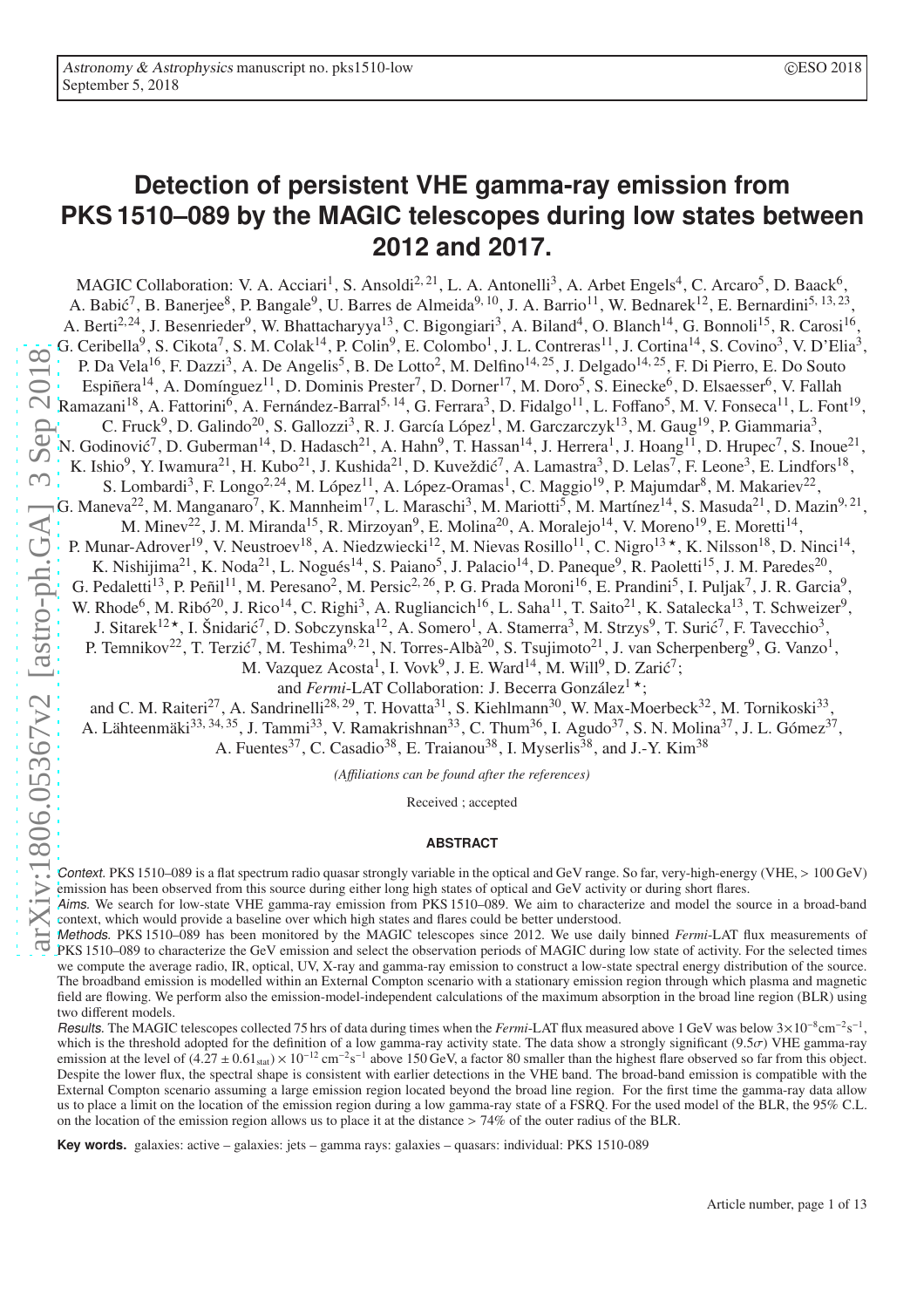<sup>A</sup>&<sup>A</sup> proofs: manuscript no. pks1510-low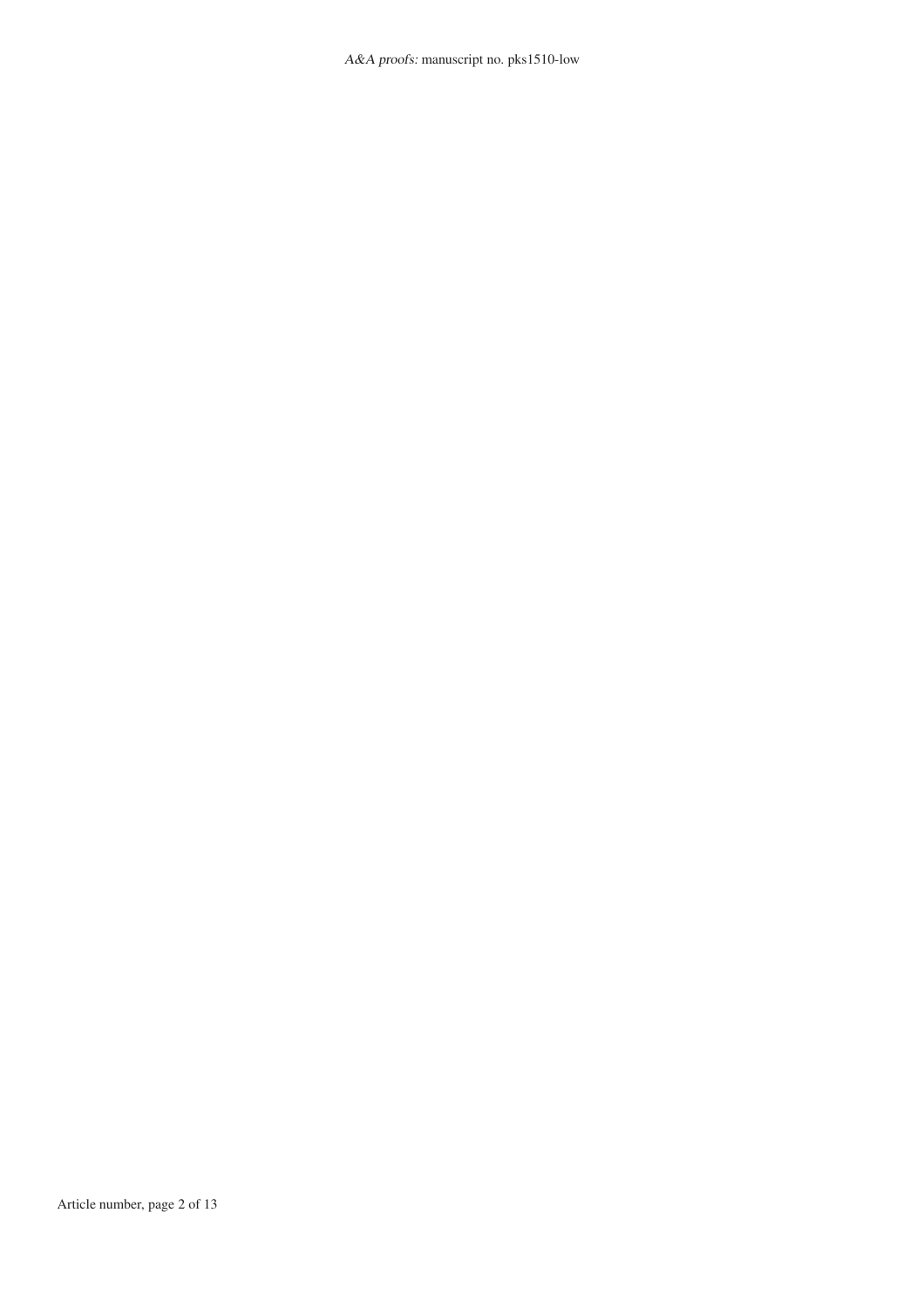# **1. Introduction**

PKS 1510–089 is a bright flat spectrum radio quasar (FSRQ) located at a redshift of  $z = 0.36$  [\(Tanner et al. 1996](#page-10-0)). It was the second FSRQ to be detected in the very-highenergy (VHE, > 100 GeV) range [\(Abramowski et al. 2013](#page-10-1)). The source is monitored by various instruments spanning the full range from radio up to VHE gamma rays (see e.g. [Marscher et al. 2010](#page-10-2); Aleksić et al. 2014; [Ahnen et al. 2017a](#page-10-4)). Similarly to other FSRQs, the GeV gamma-ray emission of PKS 1510–089 is strongly variable [\(Abdo et al. 2010;](#page-10-5) [Brown](#page-10-6) [2013;](#page-10-6) [Saito et al. 2013;](#page-10-7) [Prince et al. 2017\)](#page-10-8). Multiple optical flares have been observed from PKS 1510–089 [\(Liller & Liller](#page-10-9) [1975;](#page-10-9) Zacharias et al.  $2016$  $2016$  $2016$ <sup>1</sup>.

Significant VHE gamma-ray emission from PKS 1510– 089 has been observed on a few occasions: during enhanced optical and GeV states in 2009 [\(Abramowski et al.](#page-10-1) [2013\)](#page-10-1) and 2012 (Aleksić et al. 2014) and during short flares in 2015 [\(Ahnen et al. 2017a;](#page-10-4) [Zacharias et al. 2016\)](#page-10-10) and 2016 [\(Zacharias et al. 2017\)](#page-10-11). Interestingly, no variability in VHE gamma rays has been observed during (or between) the high optical/GeV states in 2009 and 2012 [\(Abramowski et al. 2013](#page-10-1); Aleksić et al. 2014).

The GeV state of PKS 1510–089 can be studied using the *Fermi*-LAT all-sky monitoring data. MAGIC is a system of two Imaging Atmospheric Cherenkov Telescopes designed for observations of gamma rays with energies from a few tens of GeV up to a few tens of TeV (Aleksić et al. 2016a). Since the detection of VHE gamma-ray emission from PKS 1510–089 in 2012, a monitoring program is being performed with the MAGIC telescopes. The aimed cadence of monitoring is 2-6 pointings per month, with individual exposures of 1-3 hrs. The source is visible by MAGIC 5 months of the year. We use the *Fermi*-LAT data to select periods of low gamma-ray emission of PKS 1510–089. Then, we select a subsample of the MAGIC telescope data taken between 2012 and 2017, and contemporaneous multiwavelength data from a number of other instruments, in order to study the quiescent VHE gamma-ray state of the source. Such low emission can then be used as a baseline for modeling of flaring states.

In Section [2](#page-2-1) we briefly introduce the instruments that provided multiwavelength data, describe the data reduction procedures and explain the principle of low-state data selection. In Section [3](#page-6-0) we present the results of the observations, and the broadband emission modelling is illustrated in Section [4.](#page-6-1) The most important findings are summarized in Section [5.](#page-9-0)

#### <span id="page-2-1"></span>**2. Data**

The continuous monitoring of PKS 1510–089 in the GeV band provided by *Fermi*-LAT allows us to identify the low emission states of the source. Multiwavelength light curves from the radio band up to the GeV band are shown in Fig. [1.](#page-3-0)

## <span id="page-2-6"></span>2.1. Fermi-LAT

*Fermi*-LAT monitors the high energy gamma-ray sky in the energy range from 20 MeV to beyond 300 GeV [\(Atwood et al.](#page-10-13) [2009\)](#page-10-13). For this work, we have analyzed the Pass 8 SOURCE class events within a region of interest (ROI) of 10◦ ra-

dius centered at the position of PKS 1510–089 in the energy range from 100 MeV to 300 GeV. A zenith angle cut of  $\langle 90^\circ \rangle$  was applied to reduce the contamination from the Earth's limb. The analysis was performed with the ScienceTools software package version v11r7p0 using the P8R[2](#page-2-2)\_SOURCE\_V6<sup>2</sup> instrument response function and the gll\_iem\_v06 and iso\_P8R2\_SOURCE\_V6\_v06 models<sup>[3](#page-2-3)</sup> for the Galactic and isotropic diffuse emission [\(Acero et al. 2016](#page-10-14)), respectively.

A first unbinned likelihood fit was performed for the events collected within five months from 01 February to 30 June 2013 (MJD 56324–56474) using gtlike, and including in the model file all 3FGL sources [\(Acero et al. 2015\)](#page-10-15) of 20° from PKS 1510-089. We repeat the same 5-month analysis using the preliminary 8-year Source List<sup>[4](#page-2-4)</sup> instead of the 3FGL catalog to search for bright sources within 20◦ of PKS 1510–089 . No new strong sources were found. The model generated from the 3FGL catalog was used for the subsequent analysis. As we are interested in short time scale (daily) fluxes of PKS 1510–089 the purpose of this first fit is to identify weak nearby sources that can be removed from the source model, simplifying it. Hence, the sources with a test statistic (TS; [Mattox et al. 1996\)](#page-10-16) below 5 were removed from the model file. Next, the optimized output model file was used to produce the PKS 1510–089 light curve with 1 day time bins above 1 GeV in the full time period from 5 December 2011 to 7 August 2017 (MJD 55900–57972). The same optimized output model is later also used for the spectral analysis. In the light curve calculations the spectra of PKS 1510–089 were modeled as power law leaving both the flux normalization and the spectral index as free parameters. The normalization of the Galactic and isotropic diffuse emission models was left to vary freely during the calculation of both the light curves and the spectrum. In addition, the spectra of all sources except PKS 1510–089 and the highly variable source 3FGL 1532.7- 1319 (located 6.45° from PKS 1510–089, and having variability index of 1924.7 from the 3FGL catalog) were fixed to the catalog values.

In order to estimate when the flux can be considered being in a low state, we first calculate a light curve in relatively wide bins of 30 days in the full time period. This allows us to estimate the flux with relative uncertainty  $\leq 20\%$  for all the points and hence disentangle intrinsic variability from the fluctuations of the measured flux induced by statistical uncertainties. In Fig. [2](#page-4-0) we present the distribution of the flux above 1 GeV, which shows that during the low state the flux is between  $(1-3) \times 10^{-8}$  cm<sup>-2</sup>s<sup>-1</sup> in contrast to the value of >  $3 \times 10^{-8}$ cm<sup>-2</sup>s<sup>-1</sup> during active (flaring) periods. Hence, we select the days of low state if:

<span id="page-2-5"></span>
$$
F_{>1\text{GeV}} < 3 \times 10^{-8} \text{cm}^{-2} \text{s}^{-1}.\tag{1}
$$

The cut separates the low flux peak of the daily fluxes distribution from the power-law extension of the high-flux days (see Fig. [2\)](#page-4-0). The effect that choosing a different energy threshold would have on the data selection is discussed in Appendix [A.](#page-12-0) We note, however, that due to the low state and short exposure times the flux measurements during single nights are quite uncertain. The typical uncertainty of the flux in those time bins

<sup>⋆</sup> Corresponding authors: J. Sitarek (jsitarek@uni.lodz.pl), C. Nigro (cosimo.nigro@desy.de), J. Becerra Gonzalez (jbecerra@iac.es)

<span id="page-2-0"></span><sup>&</sup>lt;sup>1</sup> see also [http://users.utu.fi/kani/1m/PKS\\_1510-089\\_jy.](http://users.utu.fi/kani/1m/PKS_1510-089_jy.html) [html](http://users.utu.fi/kani/1m/PKS_1510-089_jy.html)

<sup>2</sup> [http://fermi.gsfc.nasa.gov/ssc/data/analysis/](http://fermi.gsfc.nasa.gov/ssc/data/analysis/documentation/Cicerone/Cicerone_LAT_IRFs/IRF_overview.html)

<span id="page-2-2"></span>[documentation/Cicerone/Cicerone\\_LAT\\_IRFs/IRF\\_overview.](http://fermi.gsfc.nasa.gov/ssc/data/analysis/documentation/Cicerone/Cicerone_LAT_IRFs/IRF_overview.html) [html](http://fermi.gsfc.nasa.gov/ssc/data/analysis/documentation/Cicerone/Cicerone_LAT_IRFs/IRF_overview.html)

<span id="page-2-3"></span><sup>3</sup> [http://fermi.gsfc.nasa.gov/ssc/data/access/lat/](http://fermi.gsfc.nasa.gov/ssc/data/access/lat/BackgroundModels.html) [BackgroundModels.html](http://fermi.gsfc.nasa.gov/ssc/data/access/lat/BackgroundModels.html)

<span id="page-2-4"></span><sup>4</sup> [https://fermi.gsfc.nasa.gov/ssc/data/access/lat/](https://fermi.gsfc.nasa.gov/ssc/data/access/lat/fl8y/) [fl8y/](https://fermi.gsfc.nasa.gov/ssc/data/access/lat/fl8y/)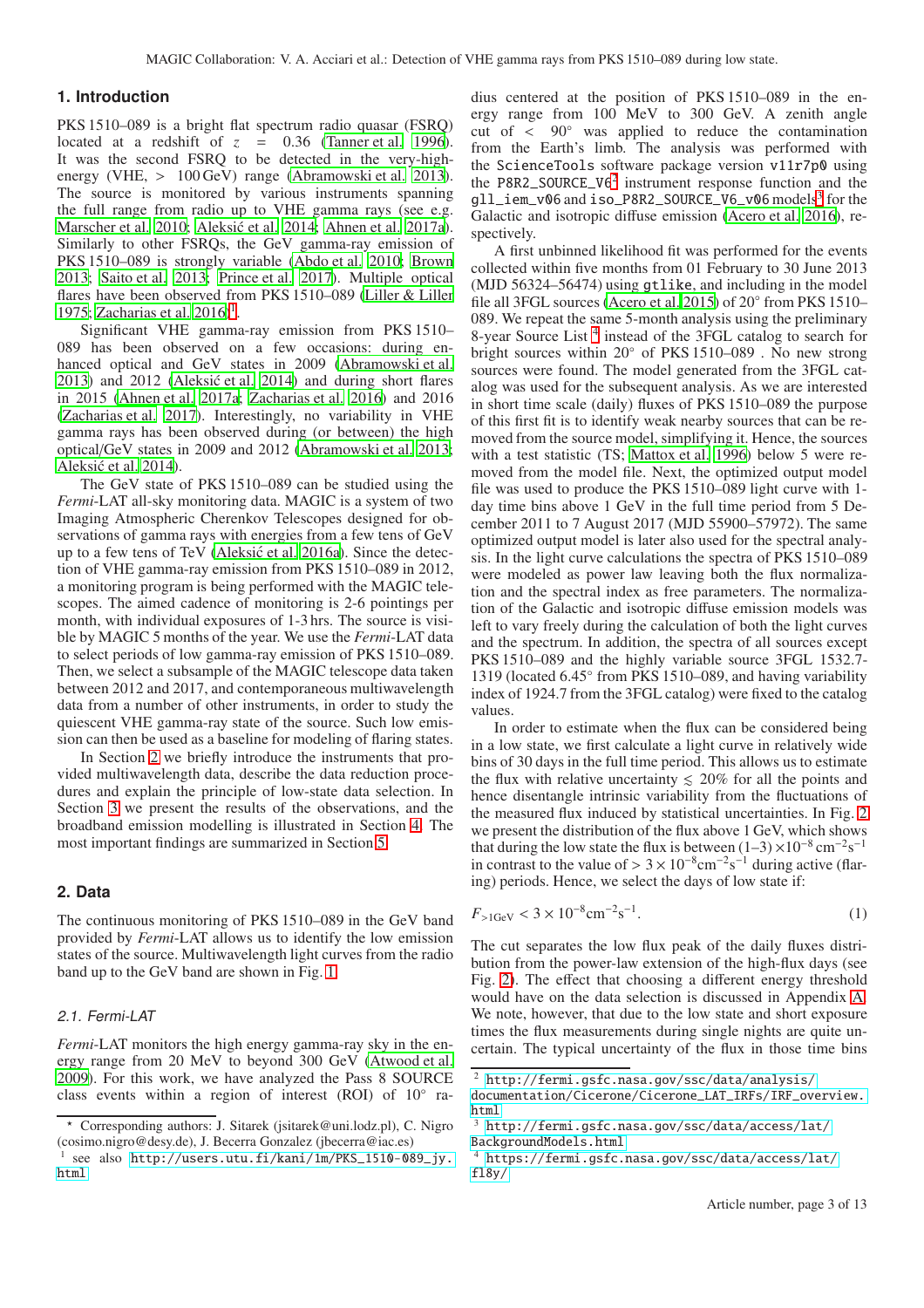

<span id="page-3-0"></span>Fig. 1. Multiwavelength light curve of PKS 1510–089 between 2012 and 2017. From top to bottom: *Fermi*-LAT flux above 1 GeV; *Swift*-XRT flux 2-10 keV; U band flux from UVOT; KVA, SMARTS and MAPCAT optical flux in R-band; IR flux from REM and SMARTS in J band; radio 229 GHz flux measured by POLAMI; radio 37 GHz flux measured by Metsähovi; 15 GHz flux measured by OVRO. The red points show the observations within 12 h (or 3 days for the radio measurements) when MAGIC data have been taken during the time that *Fermi*-LAT flux is above 3 × 10<sup>-8</sup>cm<sup>-2</sup>s<sup>-1</sup>, while the blue points are observations in time bins with *Fermi*-LAT flux below this flux value (i.e. the low-state sample). IR, optical and UV data have been dereddened using [Schlafly & Finkbeiner](#page-10-17) [\(2011](#page-10-17)).

is ~  $1.5 \times 10^{-8}$ cm<sup>-2</sup>s<sup>-1</sup>. We also include in the low-state sample nights for which the *Fermi*-LAT flux did not reach TS of 4. The average 95% C.L. flux upper limit on those nights is also  $\sim 3 \times 10^{-8} \text{cm}^{-2} \text{s}^{-1}$ .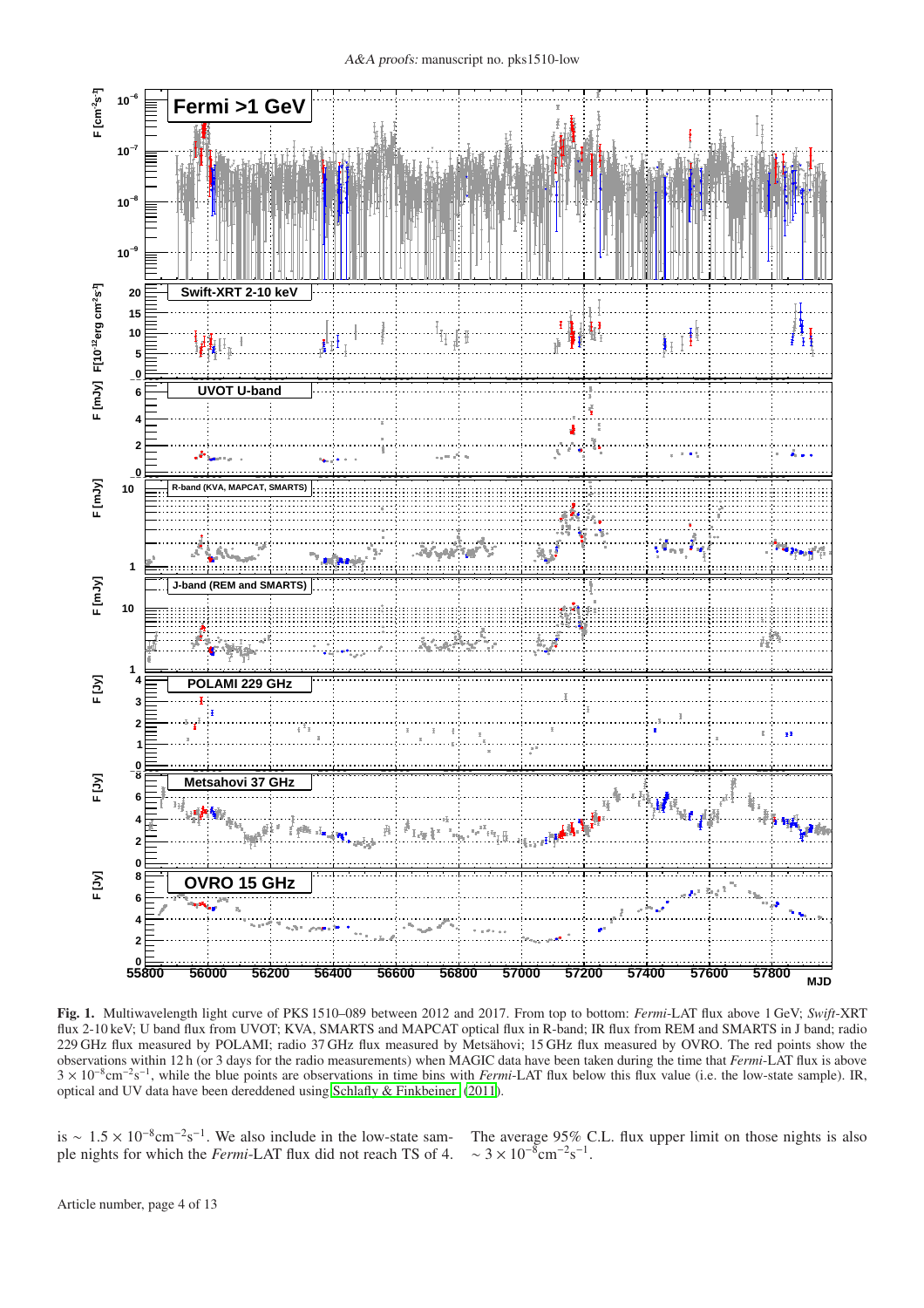

<span id="page-4-0"></span>Fig. 2. Distribution of flux above 1 GeV measured with *Fermi*-LAT in 30-day (thick line) or 1-day (thin line) bins. The vertical dashed line shows the value of the cut separating the low state.

For the low-state spectrum we combine individual one day integration windows selected with flux fulfilling Eq. [1.](#page-2-5) The spectrum, calculated above 100 MeV, is well described as a power law with spectral index  $2.56 \pm 0.04$ , with a TS= 1656.0. The possible curvature in the spectrum is investigated by fitting the spectrum with a logparabola which yields a TS= 1655.42 and negligible curvature ( $\beta = 0.06 \pm 0.04$ ). Therefore, no hint of spectral curvature was found during the low-state periods considered in this analysis. The selection of *Fermi*-LAT observation days according to the flux > 1 GeV can bias the reconstructed average spectrum in this energy range. To investigate such possible bias for the selected low-emission time periods we also calculate the spectral index in the energy range 0.1–1 GeV (not affected by the data selection) and obtain 2.41 ± 0.06. Moreover, the *Fermi*-LAT spectral energy points above 1 GeV are  $\sim$  25% lower than the extrapolation of the spectrum below 1 GeV, suggesting that indeed there is an up to 25% underestimation bias in the obtained *Fermi*-LAT flux above 1 GeV.

# 2.2. MAGIC

MAGIC is a system of two imaging atmospheric Cherenkov telescopes. The telescopes are located in the Canary Islands, on La Palma (28.7° N, 17.9° W), at a height of 2200 m above sea level (Aleksić et al. 2016a). The large mirror dish diameter of 17 m, resulting in low energy threshold, makes it a perfect instrument for studies of soft-spectrum sources such as FSRQs. As PKS 1510–089 is a southern source, only observable at zenith angle > 38◦ , the corresponding trigger threshold would be  $\geq 90 \,\text{GeV}$  for a Crab nebula-like spectrum (Aleksić et al. [2016b\)](#page-10-18), about 1.7 times larger than for the low zenith observations. About 70% of the data of PKS 1510–089 was taken at the culmination, with zenith angle < 40◦ . Moreover, PKS 1510– 089 is intrinsingly soft; the analysis energy threshold is only ∼ 80 GeV for a source with a spectral index of ∼ −3.3. Note also that the energy threshold of Cherenkov telescopes is not a sharp one and the unfolding procedure allows us to reconstruct the source spectrum slightly below the nominal value of the threshold.

Between 2012 and 2017 the MAGIC telescopes observed PKS 1510–089 during 151 nights, out of which 115 passed at least partially the data quality selection cuts. We then select



<span id="page-4-1"></span>Fig. 3. Distribution of  $\theta^2$ , the squared angular distance between the reconstructed arrival direction of individual events and the nominal source position (points) or background estimation region (gray filled area) for MAGIC observations of PKS 1510–089. Dashed line shows the value of the  $\theta^2$  up to which the significance of the detection (see the inset text) is calculated.

the nights corresponding to the *Fermi*-LAT periods fulfilling the Eq. [1](#page-2-5) condition. Such procedure results in low-state data stacked from 76 nights, amounting to a total observation time of 75 hrs. The cut on the flux  $> 1$  GeV excludes the MAGIC data reporting the detections of the two flares observed in 2015 [\(Ahnen et al. 2017a](#page-10-4)) and 2016 [\(Zacharias et al. 2017\)](#page-10-11), as well as most of the data used for the detection during the high state of 2012 (Aleksić et al. 2014). The data were analyzed using MARS, the standard analysis package of MAGIC [\(Zanin et al.](#page-10-19) [2013;](#page-10-19) Aleksić et al. 2016b). Due to evolving telescope performance the data have been divided into 6 analysis periods. Within each analysis period proper Monte Carlo simulations are used for the analysis. At the last stage the analysis results from all the periods are merged together. This low-state data set shows a gamma-ray excess with a significance of  $9.5\sigma$  (see Fig. [3\)](#page-4-1).

#### 2.3. Swift-XRT

Since 2006, the source is monitored in the X-ray band by the XRT instrument on board the *Neil Gehrels Swift Observatory* (*XRT*, [Burrows et al. 2004](#page-10-20)). In total, 243 raw images are pub-licly available in SWIFTXRLOG (Swift-XRT Instrument, Log)<sup>[5](#page-4-2)</sup>. From those we selected 17 images based on the simultaneity to the GeV low-flux state and contemporaneousness with MAGIC observations. The standard *Swift*-XRT analysis<sup>[6](#page-4-3)</sup> is described in detail in [Evans et al. \(2009\)](#page-10-21). The data are processed following the procedure described by [Fallah Ramazani et al.](#page-10-22) [\(2017\)](#page-10-22), assuming a fixed equivalent Galactic hydrogen column density  $n_H = 6.89 \times 10^{20} \text{ cm}^{-2}$  reported by [Kalberla et al.](#page-10-23) [\(2005\)](#page-10-23). We defined the source region as a circle of 20 pixels (∼ 47") centered on the source, and a background region as a ring also centered on the source with inner and outer radii of 40 (∼94") and 80 pixels (∼188"), respectively.

In order to calculate the average low-state X-ray spectrum of PKS 1510–089 we have combined all selected individual *Swift*-XRT pointings (see the blue points in Fig. [1\)](#page-3-0), adding up to a total exposure of 30 ks. The 2–10 keV flux measured during

<sup>5</sup> [https://heasarc.gsfc.nasa.gov/W3Browse/swift/](https://heasarc.gsfc.nasa.gov/W3Browse/swift/swiftxrlog.html)

<span id="page-4-2"></span>[swiftxrlog.html](https://heasarc.gsfc.nasa.gov/W3Browse/swift/swiftxrlog.html)

<span id="page-4-3"></span><sup>6</sup> <http://www.swift.ac.uk/analysis/xrt/>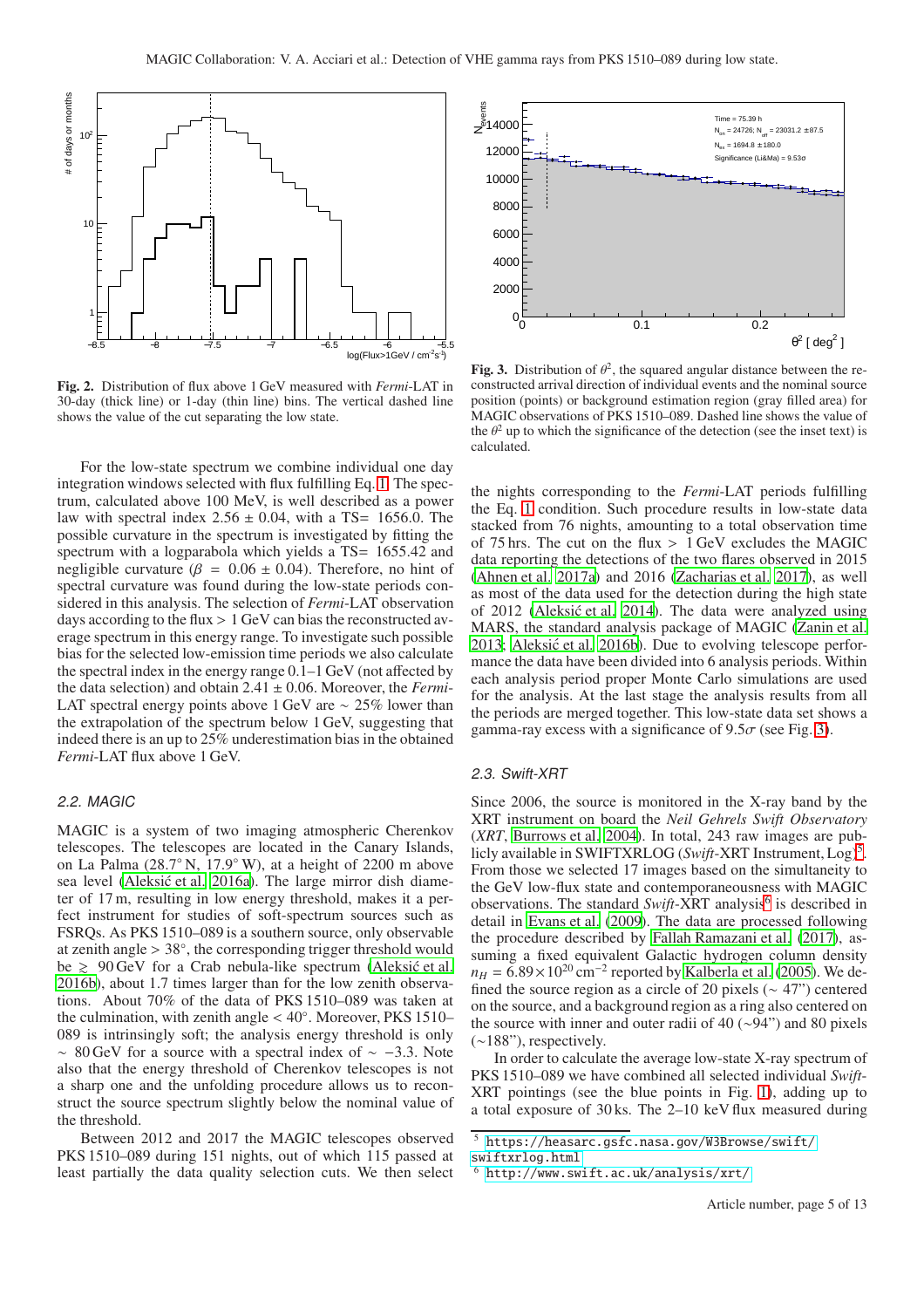those 17 pointings shows clear variability. Fitting the flux with a constant value yields  $\chi^2/N_{\text{dof}} = 84/16$ ; however, the amplitude of the variability is moderate (the RMS of the points is about ∼ 30% of the mean flux). The average spectrum is well fitted  $(\chi^2/N_{\text{dof}} = 187.7/214)$  with a power law with an index of  $1.382 \pm 0.020$  and  $F_{2-10 \text{ keV}} = 8.14_{-0.19}^{+0.25} \times 10^{-12} \text{ erg cm}^{-2} \text{s}^{-1}$ . The spectral index does not show significant variability (fit to constant yields  $\chi^2/N_{\text{dof}}$ =31.19/16, which translates to a chance probability of  $\sim 1.2\%$ ). A harder-when-brighter trend is only hinted, with a Pearson's rank coefficient for a linear correlation between flux and spectral index of 0.81 (2-10 keV) and 0.74 (0.3- 10 keV).

#### 2.4. Optical observations

PKS 1510–089 is regularly monitored as part of the Tuorla blazar monitoring program<sup>[7](#page-5-0)</sup> in the R band using a 35 cm Celestron telescope attached to the KVA (Kunglinga Vetenskapsakademi) telescope located at La Palma. The monitoring covers the period of 2012-2017 and the observations were mostly contemporaneous with the MAGIC observations of the source. The data analysis was performed with the semi-automatic pipeline using the standard analysis procedures (Nilsson et al. in prep). The differential photometry was performed using the comparison star magnitudes from [Villata et al. \(1997](#page-10-24)).

Calar Alto data were acquired as part of the MAPCAT (Monitoring AGN with Polarimetry at the Calar Alto 2.2m Tele-scope) project<sup>[8](#page-5-1)</sup>, see [Agudo et al. \(2012\)](#page-10-25). The MAPCAT data presented here were reduced following the procedure explained in [Jorstad et al.](#page-10-26) [\(2010\)](#page-10-26).

Additionally, we used the publicly available data in the R band from the Small and Moderate Aperture Research Telescope System (SMARTS) instrument located at Cerro Tololo Interamerican Observatory (CTIO) in Chile [\(Bonning et al. 2012](#page-10-27)), processed as described in [Ahnen et al.](#page-10-4) [\(2017a\)](#page-10-4).

The KVA, MAPCAT and SMARTS R-band data have been corrected for Galactic extinction using  $A_R = 0.217$ [\(Schlafly & Finkbeiner 2011](#page-10-17)). In the optical range, PKS 1510– 089 shows mostly low emission throughout 2012–2014 and during 2017. Strong flares are seen in 2015 and 2016 at the times of high GeV state. The individual measurements performed in the optical range have very small statistical uncertainties, well below the variability observed during the selected low-state nights. Therefore, for the modelling, we use the average optical flux from 53 nights of observations (47 nights of observations with KVA, 3 with MAPCAT and 13 with SMARTS). We take as the uncertainty the RMS spread of the measurements. By applying such a procedure, we obtain that the mean optical flux during the low state is  $1.55 \pm 0.57$  mJy. In band B we combine *Swift*-UVOT data (see the next section) with the SMARTS data, bringing the total number of observing nights to 20 and average flux of  $1.22 \pm 0.46$  mJy.

# 2.5. Swift-UVOT

The Ultraviolet/Optical Telescope (UVOT, [Poole et al. 2008\)](#page-10-28) is an instrument on board the *Swift* satellite operating in the 180– 600 nm wavelength range. The source counts were extracted from a circular region centered on the source with 5" radius, the background counts from an annular region centered on the source with inner and outer radius of 15" and 25" respectively. The data calibration was done following [Raiteri et al.](#page-10-29) [\(2010\)](#page-10-29), where the effective wavelength, counts-to-flux conversion factor, and Galactic extinction for each filter were calculated in an iterative procedure by taking into account the filter's effective area and the source's spectral shape. The Galactic extinction values derived from the re-calibration procedure are  $A_v$  = 0.28 mag,  $A_b = 0.37$  mag,  $A_u = 0.44$  mag,  $A_{w1} = 0.63$  mag,  $A_{m2}$  = 0.78 mag,  $A_{w2}$  = 0.74 mag. The variability of the UV flux during the low-state nights is rather minor. The average flux of the quiescent state was derived in the same way as for optical data. The number of quasi-simultaneous UVOT observations, contemporaneous to MAGIC observations during the *Fermi*-LAT low gamma-ray state is 9–13, depending on the filter.

#### 2.6. IR

We use infrared observations of PKS 1510–089 performed with the REM (Rapid Eye Mount, [Zerbi et al. 2001;](#page-10-30) [Covino et al.](#page-10-31) [2004\)](#page-10-31) 60 cm diameter telescope located at La Silla, Chile. The observations were performed with J, H and Ks filters, with individual exposures ranging from 12 s to 30 s. After calibration using neighbouring stars, the magnitudes were converted to fluxes using the zero magnitude fluxes from [Mead et al.](#page-10-32) [\(1990\)](#page-10-32). Additionally, we used the publicly available data in the J and K bands from SMARTS [\(Bonning et al. 2012\)](#page-10-27), processed as described in [Ahnen et al.](#page-10-4) [\(2017a\)](#page-10-4).

Since the data were taken independently from MAGIC, a limited number of nights of MAGIC observations have quasisimultaneous REM or SMARTS data. The data taken during the times classified as low state consist of 5 nights of REM data for H filter and 13 nights of REM or SMARTS data from J and K filters. Moreover, one of the nights observed by SMARTS on MJD 57181 had a major IR flare where the flux increased by a factor of ∼5–6 with respect to the average flux value of the rest of the selected data. We nevertheless apply the same procedure as for R-band KVA data, averaging the IR flux over those low-state observations, neglecting, however, the night of the IR flare. We ob- $\tan F_K = 7.3 \pm 2.7 \text{ mJy}, F_H = 4.2 \pm 2.4 \text{ mJy}, F_J = 2.3 \pm 1.0 \text{ mJy}.$ Including the night of the IR flare in the sample would change the *F*<sub>*J*</sub> and  $F_K$  fluxes relatively mildly ( $\sim$  30% increase), however it would increase the RMS considerably to a value comparable to the flux.

#### 2.7. Radio

We use radio monitoring observations of PKS 1510–089 performed by OVRO (15 GHz, [Richards et al. 2011\)](#page-10-33), Metsähovi (37 GHz, [Teräesranta et al. 1998\)](#page-10-34) and POLAMI (86 GHz, 229 GHz). We also use CARMA data taken at 95 GHz between August 2012 and November 2014 [\(Ramakrishnan et al. 2016\)](#page-10-35).

POLAMI (Polarimetric Monitoring of AGN at Millime-tre Wavelengths)<sup>[9](#page-5-2)</sup> [\(Agudo et al. 2018a](#page-10-36)[,b](#page-10-37); [Thum et al. 2018\)](#page-10-38) is a long-term program to monitor the polarimetric properties (Stokes I, Q, U, and V) of a sample of ∼40 bright AGN at 3.5 and 1.3 millimeter wavelengths with the IRAM 30m Telescope near Granada, Spain. The program has been running since October 2006, and it currently has a time sampling of ∼2 weeks. The XPOL polarimetric observing setup has been routinely used as described in [Thum et al. \(2008\)](#page-10-39) since the start of the program. The reduction and calibration of the POLAMI data presented here are described in detail in [Agudo et al. \(2010](#page-10-40), [2014,](#page-10-41) [2018a\)](#page-10-36).

<http://users.utu.fi/kani/1m>

<span id="page-5-1"></span><span id="page-5-0"></span><sup>8</sup> [http://www.iaa.es/~iagudo/\\_iagudo/MAPCAT.html](http://www.iaa.es/~iagudo/_iagudo/MAPCAT.html)

<span id="page-5-2"></span><sup>9</sup> <http://polami.iaa.es>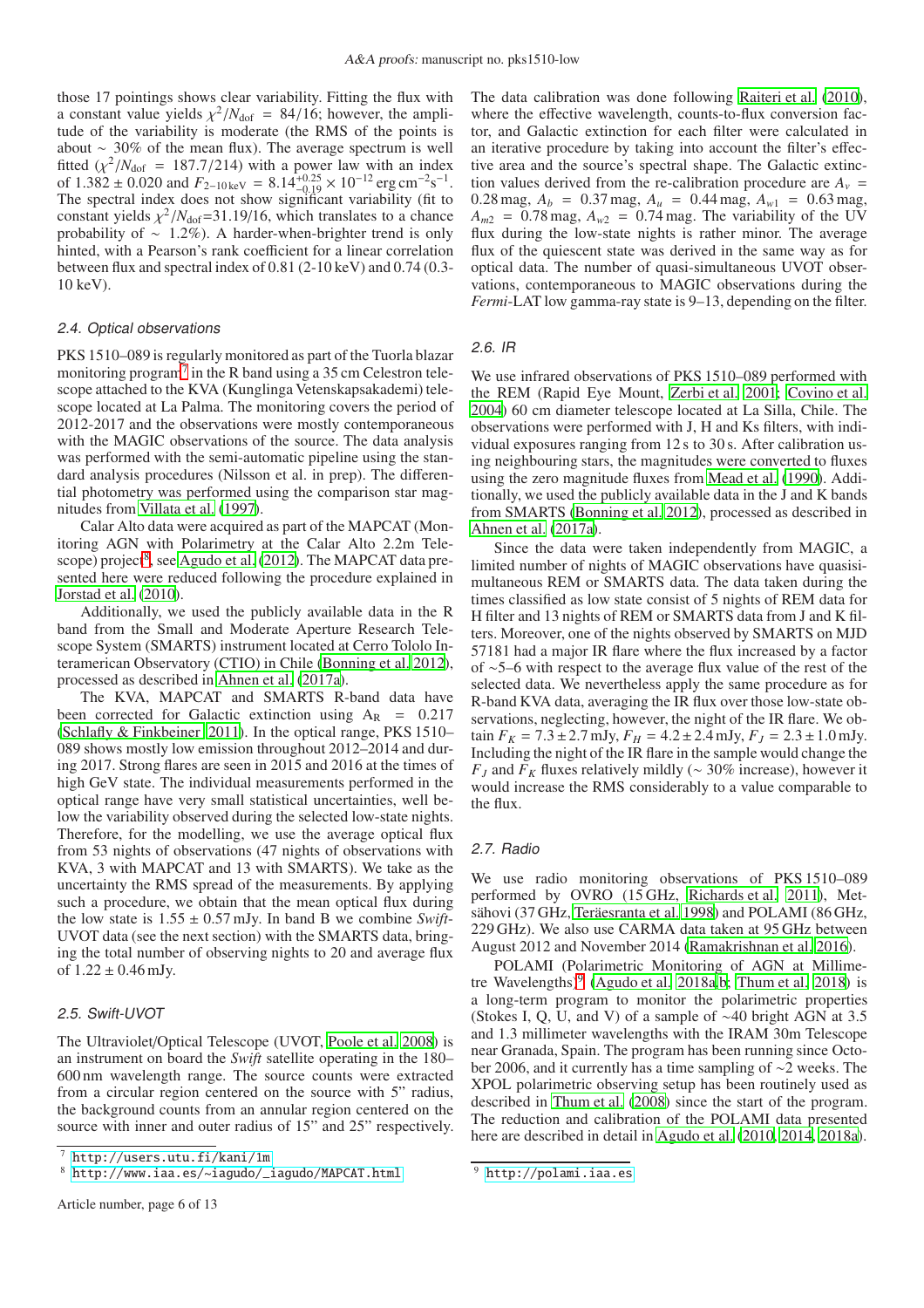The 37 GHz observations were made with the 13.7 m di-ameter Aalto University Metsähovi radio telescope<sup>[10](#page-6-2)</sup>, which is a radome enclosed Cassegrain type antenna situated in Finland. The measurements were made with a 1 GHz-band dual beam receiver centered at 36.8 GHz. The HEMPT (High Electron Mobility Pseudomorphic Transistor) front end operates at room temperature. The observations are Dicke switched ON–ON observations, alternating between the source and the sky in each feed horn. A typical integration time to obtain one flux density data point is between 1200 and 1800 s. The detection limit of the telescope at 37 GHz is of the order of 0.2 Jy under optimal conditions. Data points with a signal-to-noise ratio < 4 are considered non-detections. The flux density calibration is set by observations of the HII region DR 21. The sources NGC 7027, 3C 274 and 3C 84 are used as secondary calibrators. A detailed description of the data reduction and analysis is given in [Teräesranta et al. \(1998](#page-10-34)). The error estimate in the flux density includes the contribution from the measurement RMS and the uncertainty of the absolute calibration.

The Owens Valley Radio Observatory (OVRO) 40-Meter Telescope uses off-axis dual-beam optics and a cryogenic receiver with 3 GHz bandwidth centered at 15 GHz. Atmospheric and ground contributions as well as gain fluctuations are removed with the double switching technique [\(Readhead et al.](#page-10-42) [1989\)](#page-10-42) where the observations are conducted in an ON-ON fashion so that one of the beams is always pointed on the source. Until May 2014 the two beams were rapidly alternated using a Dicke switch. Since then a new pseudo-correlation receiver replaced the old one, and a 180◦ phase switch is used. Relative calibration is obtained with a temperature-stable noise diode to compensate for gain drifts. The primary flux density calibrator for those observations was 3C 286 with an assumed value of 3.44 Jy[\(Baars et al. 1977\)](#page-10-43), while DR21 is used as a secondary calibrator source. Details of the observation and data reduction procedures are given in [Richards et al. \(2011](#page-10-33)).

The radio flux at all frequencies shows slow variability, not simultaneous with the flares observed at higher energies. In order to obtain the average emission during the low gamma-ray state we apply the same procedure as for the R-band flux; however we apply a larger margin in time, using the data within  $\pm 3$ days from the MAGIC observations during low *Fermi*-LAT flux. We obtain  $F_{15 \text{ GHz}} = 4.4 \pm 1.2 \text{ Jy}$  (average over 22 observations),  $F_{37 \text{ GHz}} = 3.9 \pm 1.1 \text{ Jy}$  (59 observations),  $F_{86 \text{ GHz}} = 3.14 \pm 0.86 \text{ Jy}$ (6 observations),  $F_{95 \text{ GHz}}$  = 2.16  $\pm$  0.13 Jy (9 observations),  $F_{229 \text{ GHz}} = 1.76 \pm 0.42 \text{ Jy}$  (4 observations).

# <span id="page-6-0"></span>**3. Low gamma-ray state of PKS 1510–089**

The low-state spectrum of PKS 1510–089 observed by the MAGIC telescopes was reconstructed between 63 and 430 GeV and is shown in Fig. [4.](#page-6-3) The observed spectrum can be described by a power law:  $dN/dE = (4.66 \pm 0.59<sub>stat</sub>) \times$  $10^{-11} (E/175 \text{ GeV})^{-3.97 \pm 0.23}$ stat cm<sup>-2</sup>s<sup>-1</sup>TeV<sup>-1</sup>. Correcting for the absorption due to the interaction with the extragalactic background light (EBL) according to [Domínguez et al.](#page-10-44) [\(2011\)](#page-10-44), we obtain the following intrinsic spectrum:  $dN/dE = (7.9 \pm 1.1<sub>stat</sub>) \times$  $10^{-11} (E/175 \,\text{GeV})^{-3.26 \pm 0.30_{\text{stat}}} \text{cm}^{-2} \text{s}^{-1} \text{TeV}^{-1}$ . Since the excess to residual background ratio is of the order of 6%, the systematic uncertainty on the flux normalization (without the effect of the energy scale) is  $\pm 20\%$ , larger than for typical MAGIC observations, (Aleksić et al. 2016b). Also the systematic uncertainty on the spectral slope is increased by the low excess to residual



<span id="page-6-3"></span>Fig. 4. Spectral Energy Distribution (SED) of PKS 1510–089 during the low state (red filled points and shaded magenta region) compared to historical measurements (open symbols): high state in March 2009 (gray stars, [Abramowski et al. 2013\)](#page-10-1), high state in February-March 2012 (black diamonds, [Aleksic et al. 2014\)](#page-10-3), flare in May 2015 (blue ´ crosses, [Ahnen et al. 2017a](#page-10-4)) and flare in May 2016 (magenta squares, [\(Zacharias et al. 2017](#page-10-11))). The spectra are not deabsorbed from the EBL extinction.

background ratio and following the prescription of Section 5.1 in [Aleksic et al.](#page-10-18) [\(2016b\)](#page-10-18) can be estimated as  $\pm 0.4$ . The uncertainty of the energy scale is  $\pm 15\%$ . Comparing with previous measurements, the high-state detection in 2012 (Aleksić et al. [2014\)](#page-10-3) gives  $\sim$  1.7 times larger flux than the low state studied here. On the other hand, the most luminous flare observed from PKS 1510–089 in May 2016 gives flux ∼40–80 times higher than the low state (for the MAGIC and H.E.S.S. observation window respectively, see [Zacharias et al. 2017\)](#page-10-11). Interestingly, the intrinsic spectral index of  $-3.26 \pm 0.30_{stat}$  is consistent within the uncertainties with the one obtained during the high state in the 2012 ( $-2.5 \pm 0.6$ <sub>stat</sub>, Aleksić et al. 2014), the 2015 flare  $(-3.17 \pm 0.80)$ <sub>stat</sub>, [Ahnen et al. 2017a\)](#page-10-4) and the 2016 flare  $(-2.9 \pm 0.2<sub>stat</sub>, -3.37 \pm 0.09<sub>stat</sub>,$  [Zacharias et al. 2017\)](#page-10-11).

As reported in Section [2,](#page-2-1) the IR to UV low-state data show variability at the level of ∼ 40%. We search for possible variability in the MAGIC data taken during the defined low state by computing light curves using different binnings (see Fig. [5\)](#page-7-0). Both the daily  $(\chi^2/N_{\text{dof}} = 51.9/74)$  and yearly  $(\chi^2/N_{\text{dof}} = 3.08/5)$  light curves do not show any evidence of variability when fitted with a constant flux model. The gamma-ray flux of PKS 1510–089 during the low state is, however, too weak for probing variability with a similar relative amplitude at GeV energies with MAGIC or *Fermi*-LAT as observed in IR-UV. The average emission of the low state above 150 GeV is  $(4.27 \pm 0.61_{stat}) \times 10^{-12}$  cm<sup>-2</sup>s<sup>-1</sup>, which is also below the all-time average of the H.E.S.S. obser-vations ((5.5 ± 0.4<sub>stat</sub>) × 10<sup>-12</sup> cm<sup>-2</sup>s<sup>-1</sup>, [Zacharias et al. 2016\)](#page-10-10).

# <span id="page-6-1"></span>**4. Modelling**

The multiwavelength SED constructed from the data selected according to the low flux above 1 GeV, taken between 2012 and 2017 is shown in Fig. [6.](#page-7-1) We model the broad-band emission using an External Compton scenario (see, e.g., [Sikora et al. 1994;](#page-10-45) [Ghisellini et al. 2010](#page-10-46)) in which the gamma-ray emission is produced due to inverse Compton scattering of a radiation field external to the jet by electrons located in an emission region inside the jet. We use a particular scenario applied already to model a

<span id="page-6-2"></span><sup>10</sup> <http://metsahovi.aalto.fi/en/>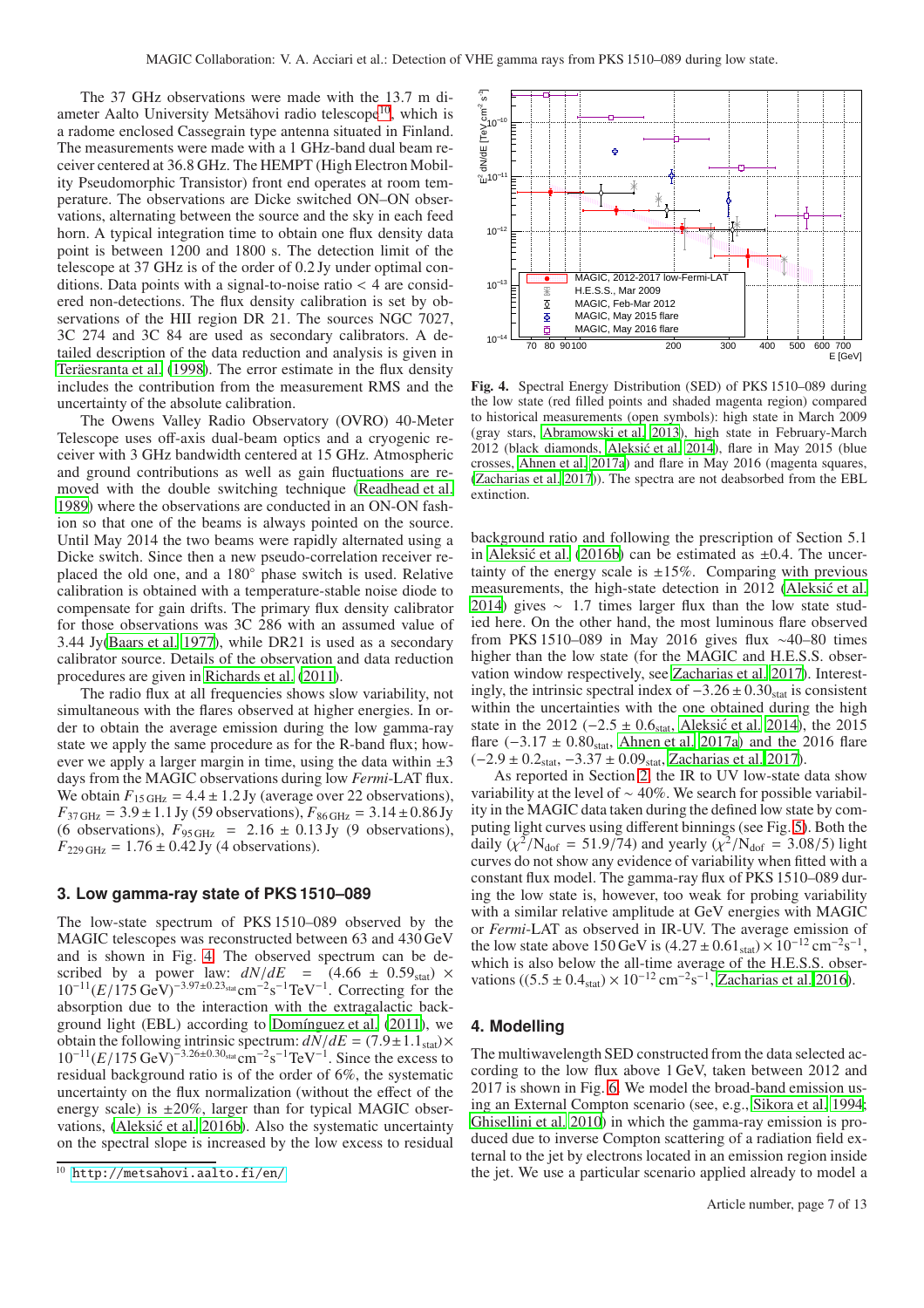

<span id="page-7-0"></span>Fig. 5. Light curve of PKS 1510–089 obtained with MAGIC observations during the low state in daily (red thin lines) and yearly (black thick lines) binning. For clarity three nights with short exposure (resulting in flux estimation uncertainty >  $15 \times 10^{-12}$ cm<sup>-2</sup>s<sup>-1</sup>) are omitted from the plot.



<span id="page-7-1"></span>Fig. 6. Multiwavelength SED of PKS 1510–089 obtained from the data contemporaneous to MAGIC observations performed during *Fermi*-LAT low state (red points). The gray band shows the *Swift*-BAT 105 months average spectrum [\(Oh et al. 2018](#page-10-47)). Gray dot markers show the historical data from SSDC (<www.asdc.asi.it>). IR optical and UV data have been dereddened, MAGIC data have been corrected for the absorption by the EBL according to [Domínguez et al. \(2011\)](#page-10-44) model. Observed MAGIC spectral points are shown in cyan. The green short-long-dashed curve shows the synchrotron component, and orange dot-dashed the EC component. SSC component is shown in cyan dotted line. The long dashed and short dashed black lines show the dust torus and accretion disk emission respectively. The solid blue line shows the total emission (including absorption in EBL). The left panel is for the "close" model, the right panel for the "far" model (see the text).

high state and a flare from PKS 1510–089 (Aleksić et al. 2014; [Ahnen et al. 2017a](#page-10-4)), with the external photon field being the accretion disk radiation reflected by the broad line region (BLR) and dust torus (DT).

We apply the same BLR and DT parameters as in [Ahnen et al.](#page-10-4) [\(2017a\)](#page-10-4), namely a radius of  $R_{\text{BLR}} = 2.6 \times 10^{17}$  cm and  $R_{\text{IR}}$  = 6.5 × 10<sup>18</sup> cm respectively. BLR and DT reflect  $f_{BLR}$  = 0.1 and  $f_{DT}$  = 0.6 respectively (the so-called covering factor) part of the accretion disk radiation,  $L_{disk} = 6.7 \times 10^{45}$  erg s<sup>-1</sup>. The DT temperature is set to 1000 K. The emission region is located at the distance *r* from the base of the jet and has a radius of *R*. As in the model employed in [Ahnen et al.](#page-10-4) [\(2017a](#page-10-4)), jet plasma flows through the emission region. The lack of strong variability of the low-state emission and the fact that it reaches

sub-TeV energies suggests that the emission region should be beyond the BLR. At such distances the cross section of the jet is large, making difficult to explain any short-term variability, but the absorption on the BLR radiation is negligible. We consider two scenarios for the location of the emission region: the "close" scenario with  $r = 7 \times 10^{17}$  cm and "far" scenario with  $r = 3 \times 10^{18}$  cm. In both cases, the dominating radiation field comes from the DT. Such distances of the emission region have been applied for modelling of the 2015 flare [\(Ahnen et al. 2017a](#page-10-4)) and 2012 high state (Aleksić et al. 2014) respectively. The size of the emission region  $R = 2 \times 10^{16}$  cm (for the "close" scenario) and  $R = 3 \times 10^{17}$  cm (for the "far" scenario) is on the order of the cross section of the jet at the distance *r*. Although it is not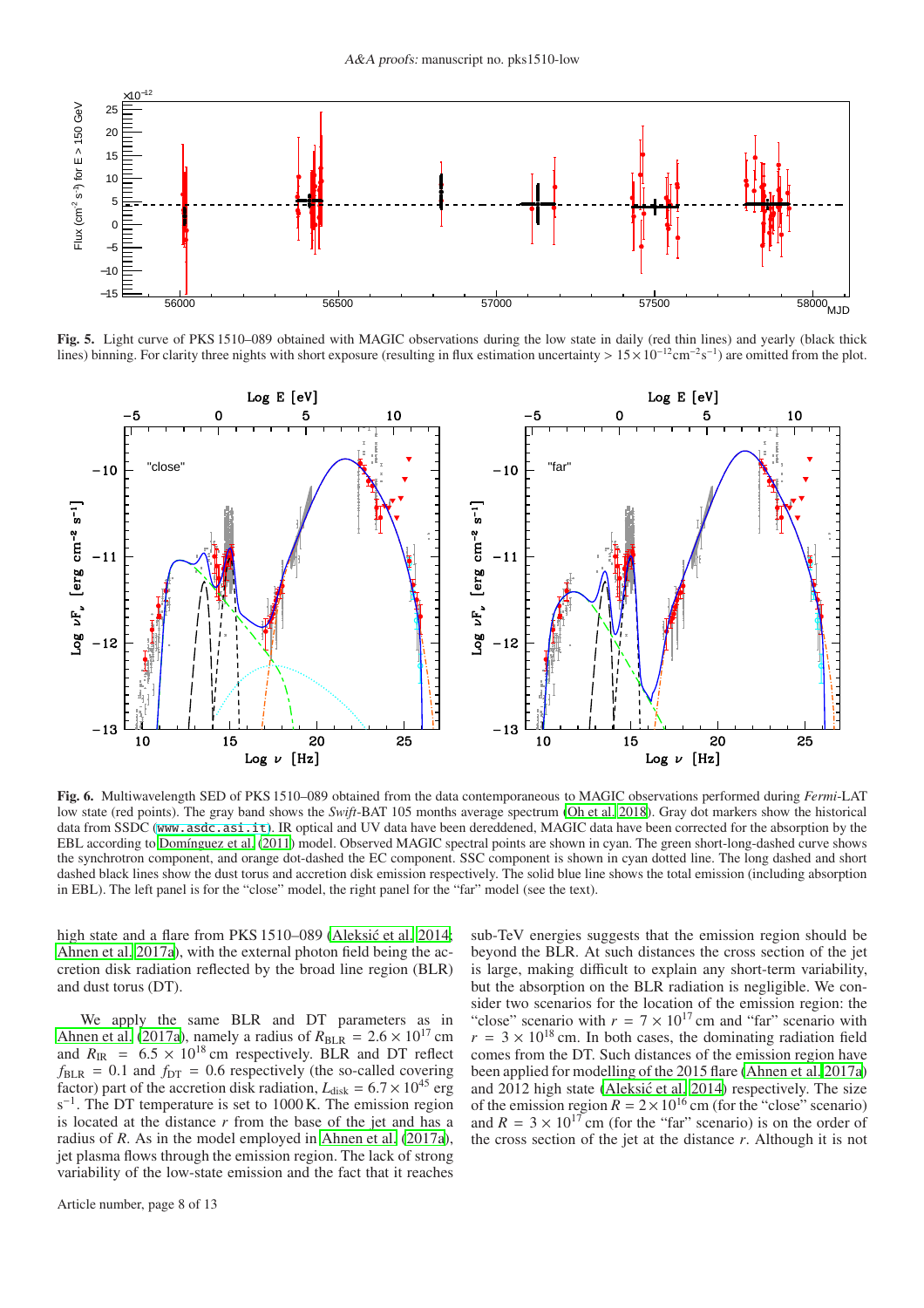a dominant emission component, the model also calculates the synchrotron-self-Compton emission of the source.

The model parameters for both scenarios are summarized and compared with earlier modelling in Table [1.](#page-9-1) However, the sets of parameters are not unique solutions for describing the low-state SED, as a certain degree of parameter degeneracy occurs in these kind of models (see e.g. synchrotron-self-Compton (SSC) model parameters degeneracy discussed in [Ahnen et al.](#page-10-48) [2017b\)](#page-10-48).

The data are compared with the model in Fig. [6.](#page-7-1) Both scenarios can reproduce relatively well the IC peak. The gammaray data of MAGIC and *Fermi*-LAT are well explained as the high-energy part of the EC component, with the exception of the two highest energy *Fermi*-LAT points which are > 1 GeV and hence are probably underestimated by the data selection procedure (see Section [2.1\)](#page-2-6). *Swift*-XRT and historical *Swift*-BAT data follow the rising part of the EC component (with a small contribution of the SSC process in the soft X-ray range for the "close" scenario). The UV data form a bump that can be well explained by the direct accretion disk radiation included in the model. In the IR range, the model curve underestimates the data points, especially in the case of the "far" model. Among the quiescent data selected, the IR data show the highest variability. The higher IR variability might come from a separate region, not associated with the GeV gamma-ray emission region.

In such a case, the IR emission associated with the low gamma-ray state would likely be at the level closer to the low edge of the observed spread in IR fluxes (reflected in the quoted uncertainty bar in Fig. [6\)](#page-7-1).

The "far" model can reasonably reproduce the radio observations, while the "close" model underestimates the data due to strong synchrotron-self-absorption effects given by the compactness of the emission region. This is not surprising since the radio core observed at 15 GHz is estimated to be located at the distance of 17.7 pc from the base of the jet [\(Pushkarev et al. 2012](#page-10-49)). Using the typical scaling of the core distance being inversely proportional to the frequency, we obtain that for the highest radio point at 229 GHz its corresponding radio core should be located at ∼ 1 pc. Therefore, most of the radio emission should be produced at or beyond the region considered in the "far" scenario. However, the magnetic field considered in the "far" scenario,  $B = 0.05$  G, is an order of magnitude smaller that the magnetic field estimated from the radio observations at  $r = 1$  pc of 0.73 G [\(Pushkarev et al. 2012](#page-10-49)). Larger values would result in a much smaller Compton dominance than observed in the broadband SED.

It is curious that an optical/GeV high state, a days-long flare and the low state can all be roughly described (except of the IR data) in the framework of the same External Compton scenario without a major change of the model parameters. This suggests a common origin of the gamma-ray emission of PKS 1510–089 in different activity states, with the observed differences caused by changes in the content of the plasma flowing through the emis-sion region<sup>[11](#page-8-0)</sup>. We note, however, that the model used here is rather simple. It is natural to assume that the low-state, broadband emission is an integral of the emission in a range of distances from the base, with the varying conditions (such as *B* field) along the jet, rather than originating in a single homogenous region (see e.g. [Potter & Cotter 2013](#page-10-50)).



<span id="page-8-1"></span>Fig. 7. Gamma-ray spectrum of PKS 1510–089 during low state measured by *Fermi*-LAT (squares) and MAGIC (filled circles). 68% confidence band of the extrapolation of the *Fermi*-LAT spectrum to sub-TeV energies is shown with gray shaded region. The extrapolation in the MAGIC energy range assuming absorption in BLR following [\(Böttcher & Els 2016](#page-10-51)) for the emission region located at the distance of 1, 0.82 and 0.74 of the outer radius of the broad line region is shown with black solid, blue dotted and green dashed lines respectively. Empty circles show the effect of the systematic uncertainties on the MAGIC spectrum.

#### 4.1. Limits on the absorption of sub-TeV photons in BLR

In the case the emission region is located inside, or close to, the BLR the gamma-ray spectrum should carry an imprint of the absorption feature on the BLR photons [\(Donea & Protheroe](#page-10-52) [2003\)](#page-10-52). Presence or lack of such an absorption can be therefore used to constrain the location of the emission region. We use the emission-model-independent approach of [Cerruti et al. \(2017\)](#page-10-53) to put such constraints of the location of the low-state emission region of PKS 1510–089. We first make a power-law fit to the *Fermi*-LAT spectrum of PKS 1510–089 in the energy range of 0.1–1 GeV, which is unbiased by the data selection. Next, we extrapolate the fit to the energy range observed by the MAGIC telescopes and apply an absorption by a factor of  $exp(-\tau)$ , where  $\tau$  is the so-called optical depth (see Fig. [7\)](#page-8-1).

We compare those extrapolations with the reconstructed MAGIC spectrum taking into account the statistical uncertainties as well as the systematic uncertainty both in the energy scale and in the flux normalization. The systematic uncertainties of *Fermi*-LAT are negligible in those calculations. Due to source intrinsic effects (e.g. intrinsic break or cut-off in the accelerated electron spectrum, Klein-Nishina effect) the sub-TeV spectrum might be below the GeV extrapolation. Hence no lower limit on the absorption can be derived in a model-independent way. However it is natural to assume that there is no upturning in the photon spectrum, therefore we can place an upper limit on the maximum absorption in the BLR. To estimate such a limit we perform a toy Monte Carlo study in which we vary 10000 times the extrapolated *Fermi*-LAT flux and the measured MAGIC flux (corrected for the EBL absorption) according to their uncertainties. Next, at each investigated energy we calculate a histogram of  $\tau(E) = \ln(F_{ext}(E)/F_{obs}(E))$ , where  $F_{ext}(E)$ and  $F_{obs}(E)$  are the randomized extrapolated and randomized measured flux respectively. The limit on  $\tau$  is obtained as a 95% quantile of such a distribution. We include the systematic uncertainties of MAGIC by shifting its energy scale and normal-

<span id="page-8-0"></span><sup>&</sup>lt;sup>11</sup> Note that a fast flare observed in 2016 from PKS 1510-089 [\(Zacharias et al. 2017](#page-10-11)) might have nevertheless a different origin.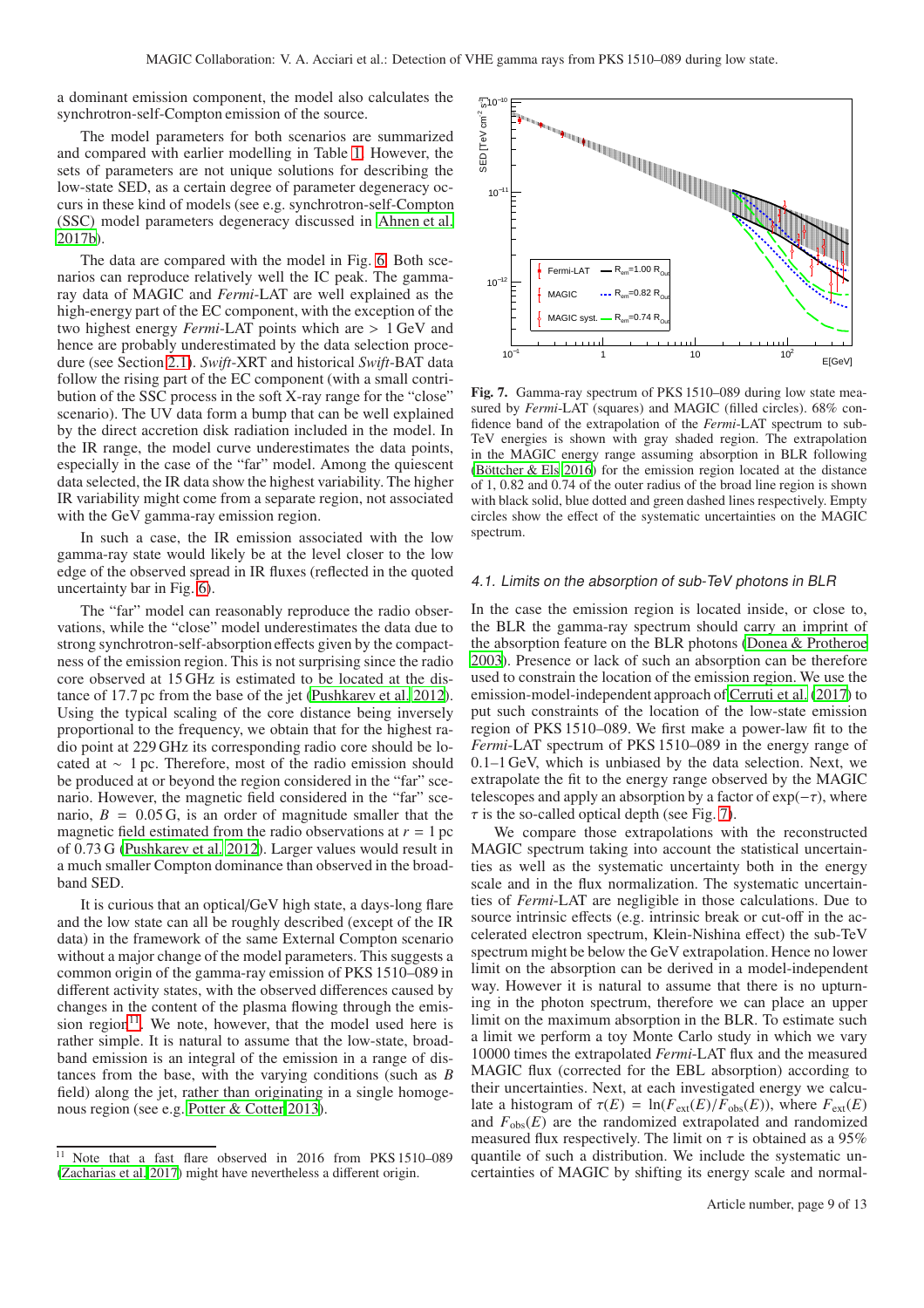|                   | $\gamma_{\rm min}$ | $\gamma_{\rm b}$ | $\gamma_{\rm max}$  | n <sub>1</sub> | $n_{2}$ |      |                     |    |    |                      |                      |
|-------------------|--------------------|------------------|---------------------|----------------|---------|------|---------------------|----|----|----------------------|----------------------|
| Low State (close) | 2.5                | 130              | $3 \times 10^5$     | 1.9            |         |      | $3 \times 10^4$     |    | 20 | $.0 \times 10^{1}$   | $2.0 \times 10^{16}$ |
| Low State (far)   | ∠                  | 300              | $3 \times 10^5$     | 1.9            |         | 0.05 | 80                  | 25 | 20 | $3.0 \times 10^{18}$ | $3.0 \times 10^{17}$ |
| 2012              |                    | 900              | $6.5 \times 10^{4}$ | 1.9            |         | 0.12 | 20                  | 20 | 20 | $\times 10^{18}$     | $3.0 \times 10^{17}$ |
| 2015. Period A    |                    | 150 & 800        | $4 \times 10^4$     | & 2            |         | 0.23 | $3.0 \times 10^{4}$ | 25 | 20 | $6.0 \times 10^{17}$ | $2.8 \times 10^{16}$ |
| $2015$ . Period B |                    | 150 & 500        | $3 \times 10^4$     | &2             |         | 0.34 | $2.6 \times 10^{4}$ | 25 | 20 | $6.0 \times 10^{17}$ | $2.8 \times 10^{16}$ |

<span id="page-9-1"></span>Table 1. Input model parameters for the EC models of PKS 1510–089 emission for the low state in "close" and "far" scenario. For comparison, model parameters obtained from the 2012 high state [\(Aleksic et al. 2014](#page-10-3)) and 2015 flare [Ahnen et al. \(2017a\)](#page-10-4) are also quoted. The individual columns are minimum, break and maximum electron Lorentz factor ( $\gamma_{min}$ ,  $\gamma_b$ ,  $\gamma_{max}$  respectively), slope of the electron energy distribution below and above  $\gamma_b$  ( $n_1$  and  $n_2$  respectively), magnetic field in G (*B*), normalization of the electron distribution in units of cm<sup>-3</sup> (*K*), Doppler, Lorentz factor, distance and radius of the emission region ( $\delta$ ,  $\Gamma$ ,  $r$  (in cm),  $R$  (in cm) respectively).

ization according to their systematic limits (see empty circles in Fig. [7\)](#page-8-1) and taking the least constraining one. We obtain that  $\tau(110 \,\text{GeV})$  < 1.4,  $\tau(180 \,\text{GeV})$  < 1.7,  $\tau(290 \,\text{GeV})$  < 2.3.

Applying a model of absorption by the BLR those limits on the optical depth can be converted to lower limits on the location of the emission region, *r*. We test the above procedure using two BLR models for PKS 1510–089. First, we use the optical depth calculations of [Böttcher & Els \(2016\)](#page-10-51) assuming that 10% of the accretion disk radiation is reprocessed in the BLR. Note that [Böttcher & Els](#page-10-51) [\(2016\)](#page-10-51) assumes that a homogeneous BLR in PKS 1510–089 spans between  $6.9 \times 10^{17}$  cm and  $8.4 \times 10^{17}$  cm, and reflects 10% of the disk luminosity  $L_D = 10^{46} \text{ erg s}^{-1}$ . We obtain that the above limits result in  $r > 6.3 \times 10^{17}$  cm (i.e. above 0.74 of the outer radius of the BLR). As an additional check we calculate the optical depths using a code adapted from [Sitarek & Bednarek](#page-10-54) [\(2008\)](#page-10-54) with the line intensities and BLR geometry of [Liu & Bai \(2006\)](#page-10-55). We use the same radius and luminosity of the BLR as in Section [4.](#page-6-1) We apply however the same ratio of the outer to inner radius of BLR as in [Böttcher & Els](#page-10-51) [\(2016](#page-10-51)), resulting in the BLR spanning from  $2.34 \times 10^{17}$  cm to  $2.86 \times 10^{17}$  cm. For such a BLR model, the obtained above limits on the optical depth force us to place the emission region farther than  $3.2 \times 10^{17}$  cm (i.e. beyond 1.1 of the outer radius of the BLR.

It should be noted that the method has a number of simplifications and underlying assumptions. The emission region is assumed to be relatively small compared to its distance from the black hole. This is not necessarily true, in particular for the low state emission that can be generated in a more extended region (the broad band emission modelling presented in the previous section further supports such a hypothesis). Second, if the gamma-ray emission is not produced by a single process, the spectrum can have a complicated (including convex) shape. Note that for another FSRQ, B0218+357 the gamma-ray emission was explained as combination of SSC and EC process [\(Ahnen et al. 2016](#page-10-56)). Third, the optical depth is dependent on the assumed geometry of the BLR. For example, the size of the BLR derived in [\(Böttcher & Els 2016](#page-10-51)) is a factor of ∼ 3 larger than the one of [Ghisellini & Tavecchio \(2009\)](#page-10-57). In addition the difference between the spherical and disk like geometry can easily change the optical depths by a factor of a few [\(Abolmasov & Poutanen](#page-10-58) [2017\)](#page-10-58). Finally, the radial stratification of the BLR and the total fraction of the light reflected in the BLR introduce further uncertainties.

# <span id="page-9-0"></span>**5. Conclusions**

We have performed the analysis of MAGIC data searching for a possible low state of VHE gamma-ray emission from PKS 1510– 089. Selecting the data taken during periods when the *Fermi*-

LAT flux above 1 GeV was below  $3 \times 10^{-8}$ cm<sup>-2</sup>s<sup>-1</sup> we have collected 75 hrs of MAGIC data on 76 individual nights, resulting in a significant detection of the low state of VHE gamma-ray emission. The measured flux is ∼ 0.6 of the flux of the source measured during high optical and GeV state (Aleksić et al. 2014) in the beginning of 2012 and ∼ 0.75 of the lowest previously known flux from this source (average over all the H.E.S.S. observations, [Zacharias et al. 2016\)](#page-10-10). Nevertheless, the spectral shape is consistent with the previous measurements, despite a factor of 80 difference to the flux during the strongest flare observed so far from this source. This makes PKS 1510–089 the first FSRQ to be detected in a persistent low state with no hints of yearly variations in the observed flux. Future observations with the Cherenkov Telescope Array should be able to probe if the low-state flux is also stable on shorter time scales [\(Acharya et al. 2013](#page-10-59), [2017](#page-10-60)).

Previous VHE gamma-ray observations of FSRQs in flaring states suggested that the emission region during such states should be located beyond the BLR and that the emission is mostly compatible with an EC scenario. The low-state broadband emission of PKS 1510–089 from IR to VHE gamma-rays can be explained in the framework of an EC scenario, similarly to the previous VHE gamma-ray detections of the source. The presence of the sub-TeV gamma-ray emission also suggests that the emission region is located beyond the BLR, where the dominating seed radiation field for the EC process is the the dust torus. Comparison of the extrapolated *Fermi*-LAT spectrum and the MAGIC measured spectrum using two distinct BLR models allows us to put a limit on the location of the emission region beyond the 0.74 of the outer radius of BLR. The emission scenario placing the dissipation region beyond the BLR is in line with the recent studies of [Costamante et al. \(2018\)](#page-10-61) showing that most of the *Fermi*-LAT detected blazars (including PKS 1510–089) have GeV emission consistent with lack of BLR absorption.

*Acknowledgements.* We would like to thank the Instituto de Astrofísica de Canarias for the excellent working conditions at the Observatorio del Roque de los Muchachos in La Palma. The financial support of the German BMBF and MPG, the Italian INFN and INAF, the Swiss National Fund SNF, the ERDF under the Spanish MINECO (FPA2015-69818-P, FPA2012-36668, FPA2015- 68378-P, FPA2015-69210-C6-2-R, FPA2015-69210-C6-4-R, FPA2015-69210- C6-6-R, AYA2015-71042-P, AYA2016-76012-C3-1-P, ESP2015-71662-C2-2- P, CSD2009-00064), and the Japanese JSPS and MEXT is gratefully acknowledged. This work was also supported by the Spanish Centro de Excelencia "Severo Ochoa" SEV-2012-0234 and SEV-2015-0548, and Unidad de Excelencia "María de Maeztu" MDM-2014-0369, by the Croatian Science Foundation (HrZZ) Project IP-2016-06-9782 and the University of Rijeka Project 13.12.1.3.02, by the DFG Collaborative Research Centers SFB823/C4 and SFB876/C3, the Polish National Research Centre grant UMO-2016/22/M/ST9/00382 and by the Brazilian MCTIC, CNPq and FAPERJ. The *Fermi* LAT Collaboration acknowledges generous ongoing support from a number of agencies and institutes that have supported both the development and the operation of the LAT as well as scientific data analysis. These include the National Aeronautics and Space Administration and the Department of Energy in the United States, the Commissariat à l'Energie Atomique and the Centre Na-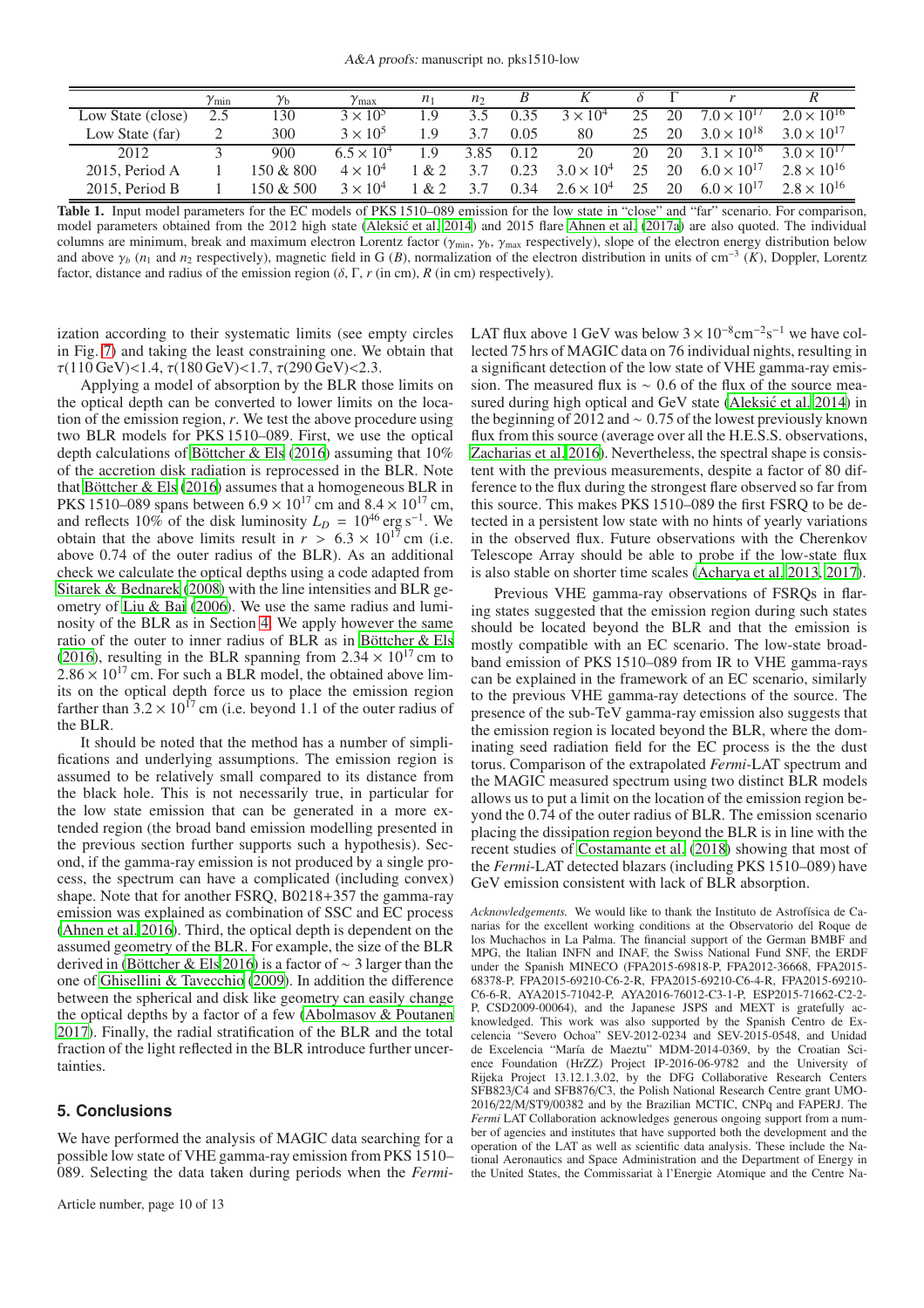tional de la Recherche Scientifique / Institut National de Physique Nucléaire et de Physique des Particules in France, the Agenzia Spaziale Italiana and the Istituto Nazionale di Fisica Nucleare in Italy, the Ministry of Education, Culture, Sports, Science and Technology (MEXT), High Energy Accelerator Research Organization (KEK) and Japan Aerospace Exploration Agency (JAXA) in Japan, and the K. A. Wallenberg Foundation, the Swedish Research Council and the Swedish National Space Board in Sweden. Additional support for science analysis during the operations phase is gratefully acknowledged from the Istituto Nazionale di Astrofisica in Italy and the Centre National d'Études Spatiales in France. This work performed in part under DOE Contract DE-AC02-76SF00515. This paper has made use of up-to-date SMARTS optical/near-infrared light curves that are available at <www.astro.yale.edu/smarts/glast/home.php>. IA acknowledges support by a Ramón y Cajal grant of the Ministerio de Economía, Industria, y Competitividad (MINECO) of Spain. Acquisition and reduction of the POLAMI and MAPCAT data was supported in part by MINECO through grants AYA2010-14844, AYA2013-40825-P, and AYA2016-80889-P, and by the Regional Government of Andalucía through grant P09-FQM-4784. The POLAMI observations were carried out at the IRAM 30m Telescope. IRAM is supported by INSU/CNRS (France), MPG (Germany) and IGN (Spain). The MAPCAT observations were carried out at the German-Spanish Calar Alto Observatory, which is jointly operated by the Max-Plank-Institut für Astronomie and the Instituto de Astrofísica de Andalucía-CSIC This research has made use of data from the OVRO 40-m monitoring program [\(Richards et al. 2011](#page-10-33)) which is supported in part by NASA grants NNX08AW31G, NNX11A043G, and NNX14AQ89G and NSF grants AST-0808050 and AST-1109911. This publication makes use of data obtained at the Metsähovi Radio Observatory, operated by Aalto University, Finland. The authors would like to thank a number of people who provided comments to the manuscript: R. Angioni, N. MacDonald, M. Giroletti, R. Caputo, D. Thompson and the anonymous journal reviewer. We would also like to thank M. Böttcher for providing us the numerical values of the optical depths calculated in [Böttcher & Els \(2016\)](#page-10-51).

## **References**

- <span id="page-10-5"></span>Abdo, A. A., Ackermann, M., Agudo, I., et al. 2010, ApJ, 721, 1425
- <span id="page-10-58"></span>Abolmasov, P., & Poutanen, J. 2017, MNRAS, 464, 152
- <span id="page-10-1"></span>H.E.S.S. Collaboration, Abramowski, A., Acero, F., et al. 2013, A&A, 554, A107
- <span id="page-10-15"></span>Acero, F., Ackermann, M., Ajello, M. et al. 2015, ApJS, 218, 23
- <span id="page-10-14"></span>Acero, F., Ackermann, M., Ajello, M., et al. 2016, ApJS, 223, 26
- <span id="page-10-59"></span>Acharya, B. S., Actis, M., Aghajani, T., et al. 2013, Astroparticle Physics, 43, 3
- <span id="page-10-60"></span>Acharya, B. S., Agudo, I., Al Samarai, I., et al. 2017, [arXiv:1709.07997](http://arxiv.org/abs/1709.07997)
- <span id="page-10-40"></span>Agudo, I., Thum, C., Wiesemeyer, H., & Krichbaum, T. P. 2010, ApJS, 189, 1
- <span id="page-10-25"></span>Agudo, I., Molina, S. N., Gómez, J. L., et al. 2012, International Journal of Modern Physics Conference Series, 8, 299
- <span id="page-10-41"></span>Agudo, I., Thum, C., Gómez, J. L., & Wiesemeyer, H. 2014, A&A, 566, A59
- <span id="page-10-36"></span>Agudo, I., Thum, C., Molina, S. N., et al. 2018, MNRAS, 474, 1427
- <span id="page-10-37"></span>Agudo, I., Thum, C., Ramakrishnan, V., et al. 2018, MNRAS, 473, 1850
- <span id="page-10-56"></span>Ahnen, M. L., Ansoldi, S., Antonelli, L. A., et al. 2016, A&A, 595, A98
- <span id="page-10-4"></span>Ahnen, M. L., Ansoldi, S., Antonelli, L. A., et al. 2017a, A&A, 603, A29
- <span id="page-10-48"></span>Ahnen, M. L., Ansoldi, S., Antonelli, L. A., et al. 2017b, A&A, 603, A31
- <span id="page-10-3"></span>Aleksić, J., Ansoldi, S., Antonelli, L. A., et al. 2014, A&A, 569, A46
- <span id="page-10-12"></span>Aleksić, J., Ansoldi, S., Antonelli, L. A., et al. 2016, Astroparticle Physics, 72,
- 61 Aleksić, J., Ansoldi, S., Antonelli, L. A., et al. 2016, Astroparticle Physics, 72,
- <span id="page-10-18"></span>76 Atwood, W. B., Abdo, A. A., Ackermann, M., et al. 2009, ApJ, 697, 1071
- <span id="page-10-43"></span><span id="page-10-13"></span>Baars, J. W. M., Genzel, R., Pauliny-Toth, I. I. K., & Witzel, A. 1977, A&A, 61,
- 99
- <span id="page-10-27"></span>Bonning, E., Urry, C. M., Bailyn, C., et al. 2012, ApJ, 756, 13
- <span id="page-10-51"></span>Böttcher, M., & Els, P. 2016, ApJ, 821, 102
- <span id="page-10-6"></span>Brown, A. M. 2013, MNRAS, 431, 824
- <span id="page-10-20"></span>Burrows, D. N., Hill, J. E., Nousek, J. A., et al. 2004, Proc. SPIE, 5165, 201
- <span id="page-10-53"></span>Cerruti, M., Lenain, J.-P., Prokoph, H., & for the H. E. S. S. Collaboration 2017, [arXiv:1708.00658](http://arxiv.org/abs/1708.00658) Proc of 35th ICRC, Busan, Korea
- <span id="page-10-61"></span>Costamante, L., Cutini, S., Tosti, G., Antolini, E., & Tramacere, A. 2018, MN-RAS, [arXiv:1804.02408](http://arxiv.org/abs/1804.02408)
- <span id="page-10-31"></span>Covino, S., Stefanon, M., Sciuto, G., et al. 2004, Proc. SPIE, 5492, 1613
- <span id="page-10-44"></span>Domínguez, A., Primack, J. R., Rosario, D. J., et al. 2011, MNRAS, 410, 2556
- <span id="page-10-52"></span>Donea, A.-C., & Protheroe, R. J. 2003, Astroparticle Physics, 18, 377
- <span id="page-10-21"></span>Evans, P. A., Beardmore, A. P., Page, K. L., et al. 2009, MNRAS, 397, 1177
- <span id="page-10-22"></span>Fallah Ramazani, V., Lindfors, E., & Nilsson, K. 2017, A&A, 608, A68
- <span id="page-10-57"></span>Ghisellini, G., & Tavecchio, F. 2009, MNRAS, 397, 985
- <span id="page-10-46"></span>Ghisellini, G., Tavecchio, F., Foschini, L., et al. 2010, MNRAS, 402, 497
- <span id="page-10-26"></span>Jorstad, S. G., Marscher, A. P., Larionov, V. M., et al. 2010, ApJ, 715, 362
- <span id="page-10-23"></span>Kalberla, P. M. W., Burton, W. B., Hartmann, D., et al. 2005, A&A, 440, 775
- <span id="page-10-55"></span><span id="page-10-9"></span>Liller, M. H., & Liller, W. 1975, ApJ, 199, L133 Liu, H. T., & Bai, J. M. 2006, ApJ, 653, 1089
- <span id="page-10-2"></span>Marscher, A. P., Jorstad, S. G., Larionov, V. M., et al. 2010, ApJ, 710, L126
- <span id="page-10-16"></span>Mattox J. R., Bertsch, D. L., Chiang, J., et al., 1996, ApJ, 461, 396
- <span id="page-10-32"></span>Mead, A. R. G., Ballard, K. R., Brand, P. W. J. L., et al. 1990, A&AS, 83, 183
- <span id="page-10-47"></span><span id="page-10-28"></span>Oh, K., Koss, M., Markwardt, C. B., et al. 2018, [arXiv:1801.01882](http://arxiv.org/abs/1801.01882) Poole, T. S., Breeveld, A. A., Page, M. J., et al. 2008, MNRAS, 383, 627
	- Potter, W. J., & Cotter, G. 2013, MNRAS, 429, 1189
- <span id="page-10-50"></span>
- <span id="page-10-8"></span>Prince, R., Majumdar, P., & Gupta, N. 2017, ApJ, 844, 62 Raiteri, C. M., Villata, M., Bruschini, L., et al. 2010, A&A, 524, A43
- <span id="page-10-29"></span>
- <span id="page-10-49"></span>Pushkarev, A. B., Hovatta, T., Kovalev, Y. Y., et al. 2012, A&A, 545, A113 Ramakrishnan, V., Hovatta, T., Tornikoski, M., et al. 2016, MNRAS, 456, 171
- <span id="page-10-35"></span>
- <span id="page-10-42"></span>Readhead, A. C. S., Lawrence, C. R., Myers, S. T., et al. 1989, ApJ, 346, 566 Richards, J. L., Max-Moerbeck, W., Pavlidou, V., et al. 2011, ApJS, 194, 29
- <span id="page-10-33"></span><span id="page-10-7"></span>Saito, S., Stawarz, Ł., Tanaka, Y. T., et al. 2013, ApJ, 766, L11
- <span id="page-10-17"></span>Schlafly, E. F. and Finkbeiner, D. P., 2011, ApJ, 737, 103S
- <span id="page-10-45"></span>Sikora, M., Begelman, M. C., & Rees, M. J. 1994, ApJ, 421, 153
- <span id="page-10-54"></span>Sitarek, J., & Bednarek, W. 2008, MNRAS, 391, 624
- 
- <span id="page-10-0"></span>Tanner, A. M., Bechtold, J., Walker, C. E., Black, J. H., & Cutri, R. M. 1996, AJ, 112, 62
- <span id="page-10-34"></span>Teraësranta, H., Tornikoski, M., Mujunen, A., et al. 1998, A&AS, 132, 305
- <span id="page-10-39"></span>Thum, C., Wiesemeyer, H., Paubert, G., Navarro, S., & Morris, D. 2008, PASP, 120, 777
- <span id="page-10-38"></span>Thum, C., Agudo, I., Molina, S. N., et al. 2018, MNRAS, 473, 2506
- <span id="page-10-24"></span>Villata M., Raiteri, C. M., Ghisellini, G. et al. 1997 A&AS 121, 119
- <span id="page-10-10"></span>Zacharias, M., Böttcher, M., Chakraborty, N., et al. 2016, [arXiv:1611.02098](http://arxiv.org/abs/1611.02098)
- <span id="page-10-11"></span>Zacharias, M., Sitarek, J., Dominis Prester, D., et al. 2017, [arXiv:1708.00653](http://arxiv.org/abs/1708.00653)
- <span id="page-10-19"></span>Zanin, R., Carmona, E., Sitarek, J., et al., 2013, Proc of 33rd ICRC, Rio de Janeiro, Brazil, Id. 773
- <span id="page-10-30"></span>Zerbi, R. M., Chincarini, G., Ghisellini, G., et al. 2001, Astronomische Nachrichten, 322, 275
- 1 Inst. de Astrofísica de Canarias, E-38200 La Laguna, and Universidad de La Laguna, Dpto. Astrofísica, E-38206 La Laguna, Tenerife, Spain
- <sup>2</sup> Università di Udine, and INFN Trieste, I-33100 Udine, Italy
- <sup>3</sup> National Institute for Astrophysics (INAF), I-00136 Rome, Italy  $\frac{4}{5}$  ETU Zurich, CH 8002 Zurich, Suitzerland
- <sup>4</sup> ETH Zurich, CH-8093 Zurich, Switzerland<br>5 University di Pedeva and INEN J 25121 Pe
- <sup>5</sup> Università di Padova and INFN, I-35131 Padova, Italy
- <sup>6</sup> Technische Universität Dortmund, D-44221 Dortmund, Germany
- <sup>7</sup> Croatian MAGIC Consortium: University of Rijeka, 51000 Rijeka, University of Split - FESB, 21000 Split, University of Zagreb - FER, 10000 Zagreb, University of Osijek, 31000 Osijek and Rudjer Boskovic Institute, 10000 Zagreb, Croatia.
- <sup>8</sup> Saha Institute of Nuclear Physics, HBNI, 1/AF Bidhannagar, Salt Lake, Sector-1, Kolkata 700064, India
- <sup>9</sup> Max-Planck-Institut für Physik, D-80805 München, Germany
- <sup>10</sup> now at Centro Brasileiro de Pesquisas Físicas (CBPF), 22290-180 URCA, Rio de Janeiro (RJ), Brasil
- <sup>11</sup> Unidad de Partículas y Cosmología (UPARCOS), Universidad Complutense, E-28040 Madrid, Spain
- <sup>12</sup> University of Łódź, Department of Astrophysics, PL-90236 Łódź, Poland
- <sup>13</sup> Deutsches Elektronen-Synchrotron (DESY), D-15738 Zeuthen, Germany
- <sup>14</sup> Institut de Física d'Altes Energies (IFAE), The Barcelona Institute of Science and Technology (BIST), E-08193 Bellaterra (Barcelona), Spain
- <sup>15</sup> Università di Siena and INFN Pisa, I-53100 Siena, Italy
- <sup>16</sup> Università di Pisa, and INFN Pisa, I-56126 Pisa, Italy
- <sup>17</sup> Universität Würzburg, D-97074 Würzburg, Germany<br><sup>18</sup> Einnich MAGIC Consertium: Tuorla Observatory (1
- Finnish MAGIC Consortium: Tuorla Observatory (Department of Physics and Astronomy) and Finnish Centre of Astronomy with ESO (FINCA), University of Turku, FIN-20014 Turku, Finland; Astronomy Division, University of Oulu, FIN-90014 Oulu, Finland
- <sup>19</sup> Departament de Física, and CERES-IEEC, Universitat Autónoma de Barcelona, E-08193 Bellaterra, Spain
- <sup>20</sup> Universitat de Barcelona, ICCUB, IEEC-UB, E-08028 Barcelona, Spain
- <sup>21</sup> Japanese MAGIC Consortium: ICRR, The University of Tokyo, 277-8582 Chiba, Japan; Department of Physics, Kyoto University,

Article number, page 11 of 13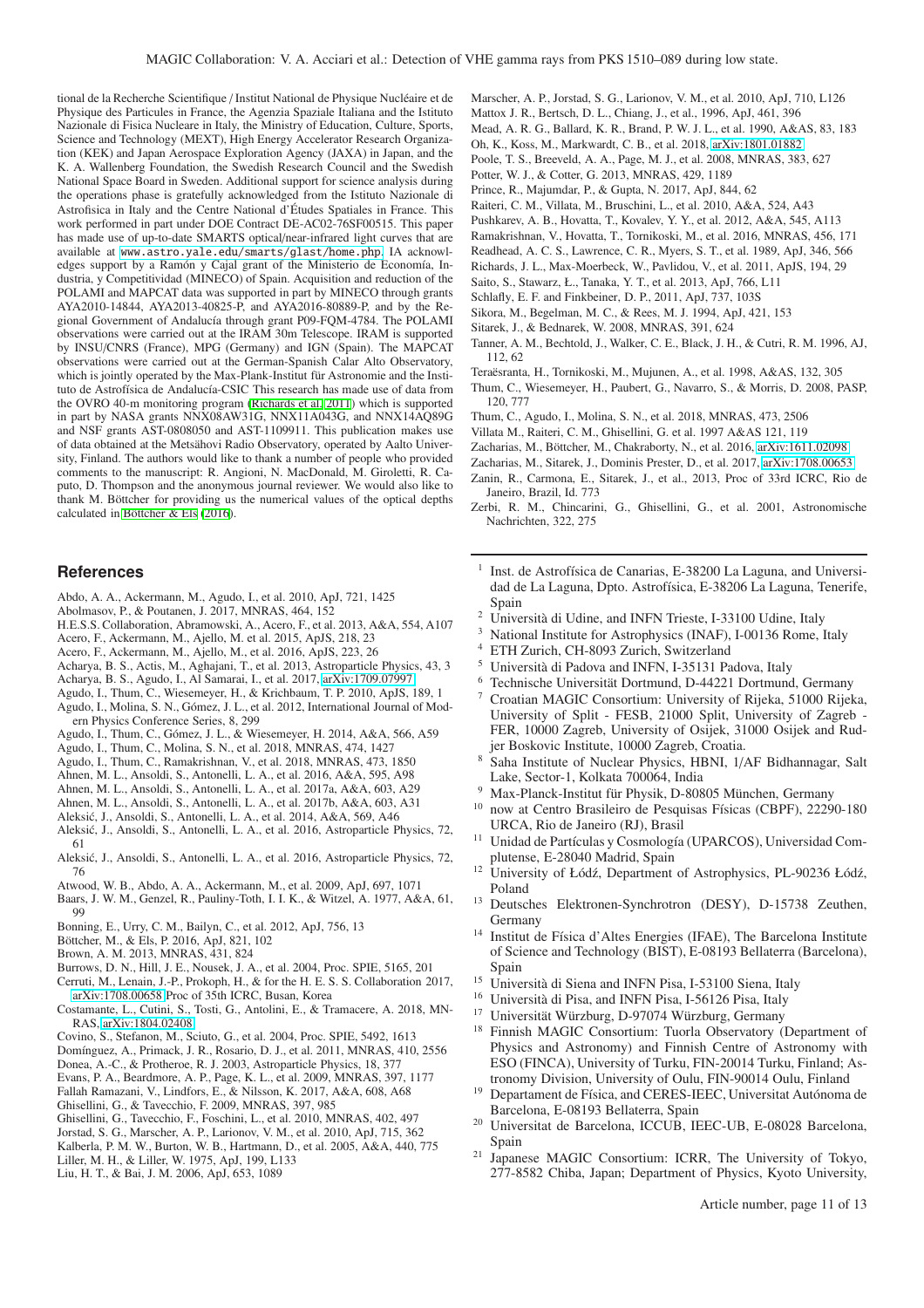606-8502 Kyoto, Japan; Tokai University, 259-1292 Kanagawa, Japan; RIKEN, 351-0198 Saitama, Japan

- <sup>22</sup> Inst. for Nucl. Research and Nucl. Energy, Bulgarian Academy of Sciences, BG-1784 Sofia, Bulgaria
- <sup>23</sup> Humboldt University of Berlin, Institut für Physik D-12489 Berlin Germany
- <sup>24</sup> also at Dipartimento di Fisica, Università di Trieste, I-34127 Trieste, Italy
- <sup>25</sup> also at Port d'Informació Científica (PIC) E-08193 Bellaterra (Barcelona) Spain
- <sup>26</sup> also at INAF-Trieste and Dept. of Physics & Astronomy, University of Bologna
- <sup>27</sup> INAF, Osservatorio Astrofisico di Torino, via Osservatorio 20, I-10025 Pino Torinese, Italy
- <sup>28</sup> Università dell'Insubria, Dipartimento di Scienza ed Alta Tecnologia, Via Valleggio 11, I-22100, Como, Italy
- <sup>29</sup> INAF-Istituto Nazionale di Astrofisica, Osservatorio Astronomico di Brera, Via Bianchi 46, I-23807 Merate (LC), Italy
- <sup>30</sup> Owens Valley Radio Observatory, California Institute of Technology, Pasadena, CA 91125, USA
- <sup>31</sup> Tuorla Observatory, University of Turku, Väisäläntie 20, FI-21500 Piikkiö, Finland
- <sup>32</sup> Departamento de Astronomía, Universidad de Chile, Camino El Observatorio 1515, Las Condes, Santiago, Chile
- <sup>33</sup> Aalto University Metsähovi Radio Observatory, Metsähovintie 114, 02540 Kylmälä, Finland
- <sup>34</sup> Aalto University Department of Electronics and Nanoengineering, P.O. BOX 15500, FI-00076 AALTO, Finland.
- <sup>35</sup> Tartu Observatory, Observatooriumi 1, 61602 Tõravere, Estonia
- <sup>36</sup> Instituto de Radio Astronomía Millimétrica, Avenida Divina Pastora, 7, Local 20, E–18012 Granada, Spain
- <sup>37</sup> Instituto de Astrofísica de Andalucía (CSIC), Apartado 3004, E– 18080 Granada, Spain
- <sup>38</sup> Max–Planck–Institut für Radioastronomie, Auf dem Hügel, 69, D– 53121, Bonn, Germany